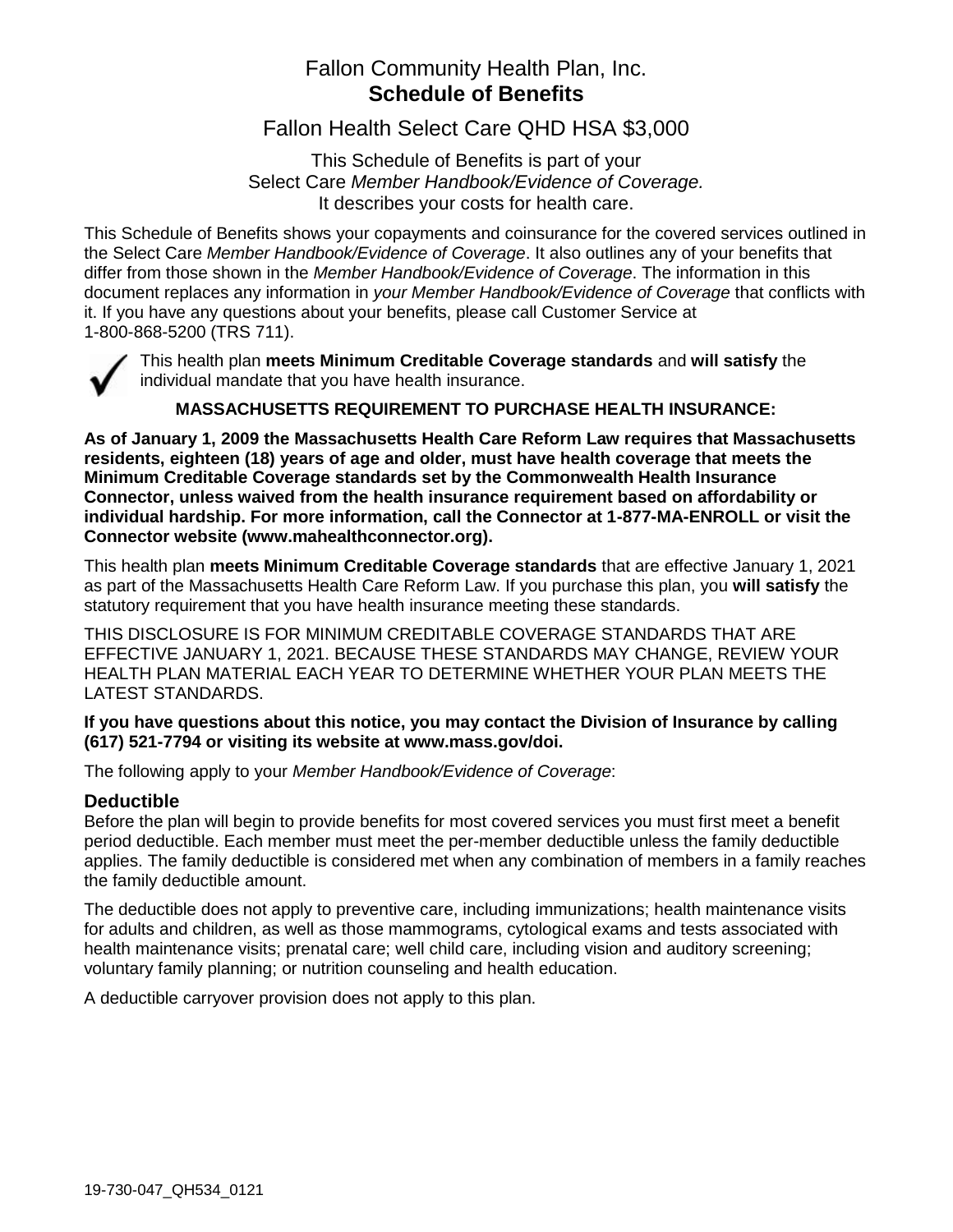### **Your costs for covered services**

Your deductible is **\$3,000** if you elected individual coverage. Your deductible is **\$6,000** if you elected family coverage. If you elect individual coverage, you must meet the individual coverage deductible amount. If you elect family coverage, you and your family must meet the family coverage deductible amount. The family coverage deductible is considered met when any combination of members in a family reaches the family deductible amount. Any one member in a plan that is subject to the family deductible who accumulates services totaling the minimum family deductible amount allowed under IRS guidelines in the applicable benefit period has met the deductible, and will receive benefits for covered services less any applicable copayments or coinsurance. The remaining members in a plan that is subject to a family deductible must fulfill the balance of the family plan deductible amount. The deductible does not apply to preventive care. A deductible carryover provision does not apply to this plan.

### **Out-of-pocket maximum**

There is a limit to what you will have to pay for the covered health care services you receive during the benefit period. This is called your out-of-pocket maximum. Your out-of-pocket maximum includes your deductible plus any coinsurance and copayments you pay. Your out-of-pocket maximum does not include your premium charge or any costs you incur for health care services not covered by the plan. **Your outof-pocket maximum is \$7,000 if you elected individual coverage. Your out-of-pocket maximum is \$14,000 if you elected family coverage.** The family out-of-pocket maximum is considered met when any combination of members in a family reaches the family out-of-pocket maximum amount.

### **Domestic partner coverage**

You may include a domestic partner and his/her dependents under your family coverage. A domestic partner is defined as a partner of the same or opposite sex whom you have registered with your employer for eligibility for benefits, and have included under your family coverage for health insurance.

## **It Fits! ™ benefit**

Your contract includes coverage for services provided under the It Fits! ™ program to a maximum of \$150.

### **SmartShopper program**

Your contract includes coverage for services provided under the SmartShopper program. Please go to the Fallon Health website at www.fallonhealth.org and visit the member portal for details.

### **Covered services**

The following chart shows your costs for covered services. These costs apply to the services in the **Description of benefits** section of your *Member Handbook/Evidence of Coverage*. In summary, your responsibilities are as follows: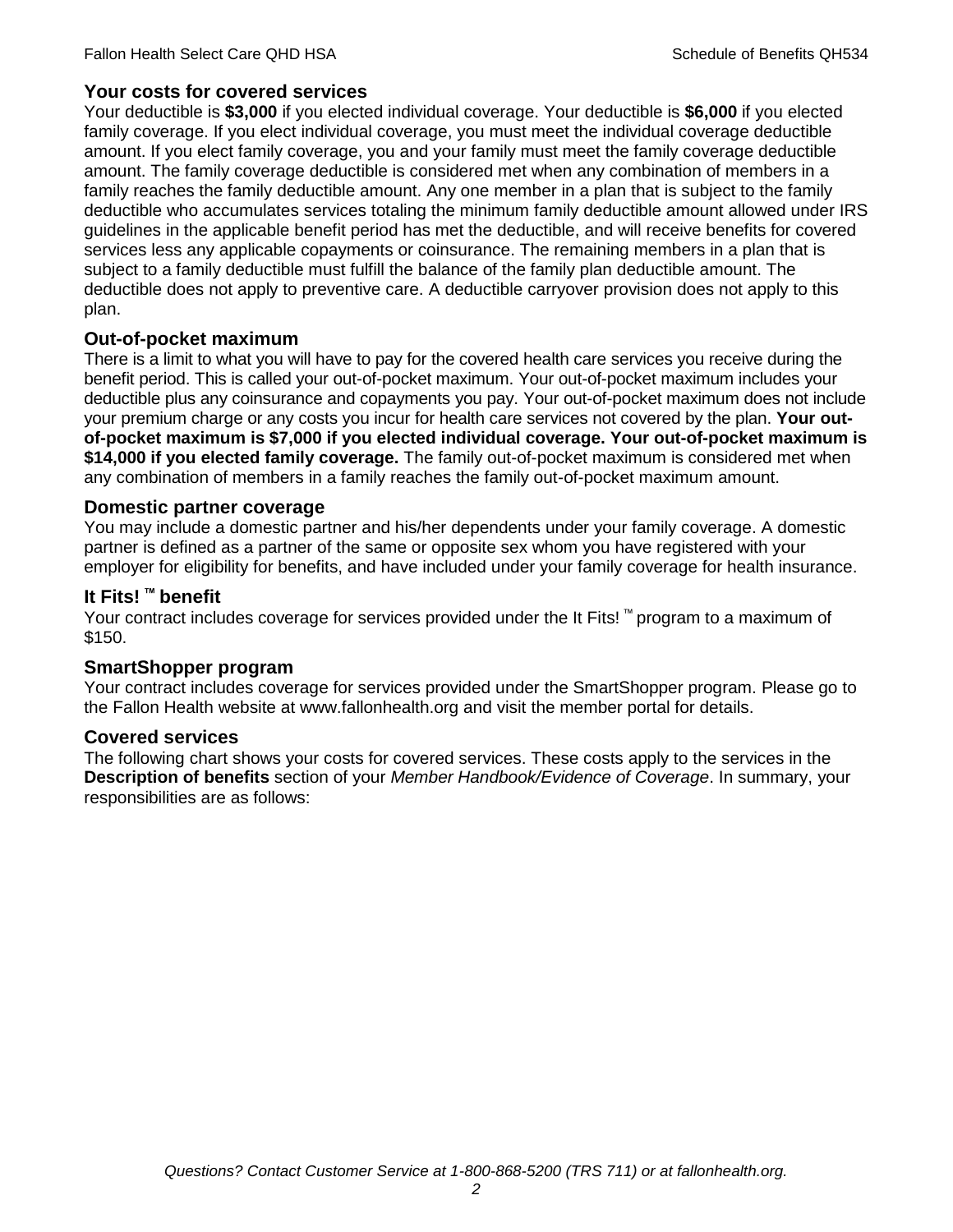|    | <b>Covered services</b>                                                                                                                                                                                                                                      | <b>Benefits</b>                                                |
|----|--------------------------------------------------------------------------------------------------------------------------------------------------------------------------------------------------------------------------------------------------------------|----------------------------------------------------------------|
|    | <b>Ambulance services</b>                                                                                                                                                                                                                                    |                                                                |
|    | 1. Ambulance transportation for an emergency                                                                                                                                                                                                                 | Covered in full after you<br>meet your deductible              |
|    | 2. Ambulance transportation for non-emergency situations, when<br>medically necessary                                                                                                                                                                        | Covered in full after you<br>meet your deductible              |
|    | <b>Autism services</b>                                                                                                                                                                                                                                       |                                                                |
|    | Prior authorization required                                                                                                                                                                                                                                 |                                                                |
|    | 1. Habilitative and rehabilitative care                                                                                                                                                                                                                      | \$25 copayment per visit<br>after you meet your<br>deductible  |
|    | 2. Applied behavior analysis when supervised by a board certified<br>behavioral analyst                                                                                                                                                                      | Covered in full after you<br>meet your deductible              |
| 3. | Therapeutic care, services including speech, physical and<br>occupational therapy                                                                                                                                                                            | \$25 copayment per visit<br>after you meet your<br>deductible  |
|    | Durable medical equipment and prosthetic/orthotic devices                                                                                                                                                                                                    |                                                                |
|    | Referral and prior authorization required for most services                                                                                                                                                                                                  |                                                                |
|    | 1. The purchase or rental of durable medical equipment and<br>prosthetic/orthotic devices (including the fitting, preparing, repairing<br>and modifying of the appliance)                                                                                    | 30% coinsurance after you<br>meet your deductible              |
|    | 2. Scalp hair prosthesis (wigs) for individuals who have suffered hair loss                                                                                                                                                                                  | 30% coinsurance after you                                      |
|    | as a result of the treatment of any form of cancer or leukemia.<br>Coverage is provided for one scalp hair prosthetic (wig) per member<br>per benefit period when the prosthesis is determined to be medically<br>necessary by a plan physician and the plan | meet your deductible                                           |
|    | 3. Breast prosthesis that is medically necessary after a covered                                                                                                                                                                                             | 30% coinsurance after you                                      |
|    | reconstructive surgery following a mastectomy                                                                                                                                                                                                                | meet your deductible                                           |
|    | 4. Prosthetic limbs which replace, in whole or in part, an arm or leg.                                                                                                                                                                                       | 20% coinsurance after you<br>meet your deductible              |
|    | 5. Insulin pump and insulin pump supplies                                                                                                                                                                                                                    | Covered in full after you<br>meet your deductible              |
|    | 6. Breast pumps                                                                                                                                                                                                                                              | Covered in full                                                |
|    | 7. Up to \$2,000 per ear for hearing aid device only, every 36 months<br>(must be 21 years of age or younger)<br>Related services and supplies for hearing aids (not subject to the<br>\$2,000 limit)                                                        | 30% coinsurance after you<br>meet your deductible              |
|    |                                                                                                                                                                                                                                                              |                                                                |
|    | 8. Medical and surgical supplies                                                                                                                                                                                                                             | Covered in full after you<br>meet your deductible              |
|    | <b>Emergency and urgent care</b>                                                                                                                                                                                                                             |                                                                |
| 1. | Emergency room visits                                                                                                                                                                                                                                        | \$250 copayment per visit<br>after you meet your<br>deductible |
| 2. | Emergency room visits when you are admitted to an observation room                                                                                                                                                                                           | Covered in full after you<br>meet your deductible              |
| 3. | Urgent care visits in a doctor's office or at an urgent care facility                                                                                                                                                                                        | \$40 copayment per visit<br>after you meet your<br>deductible  |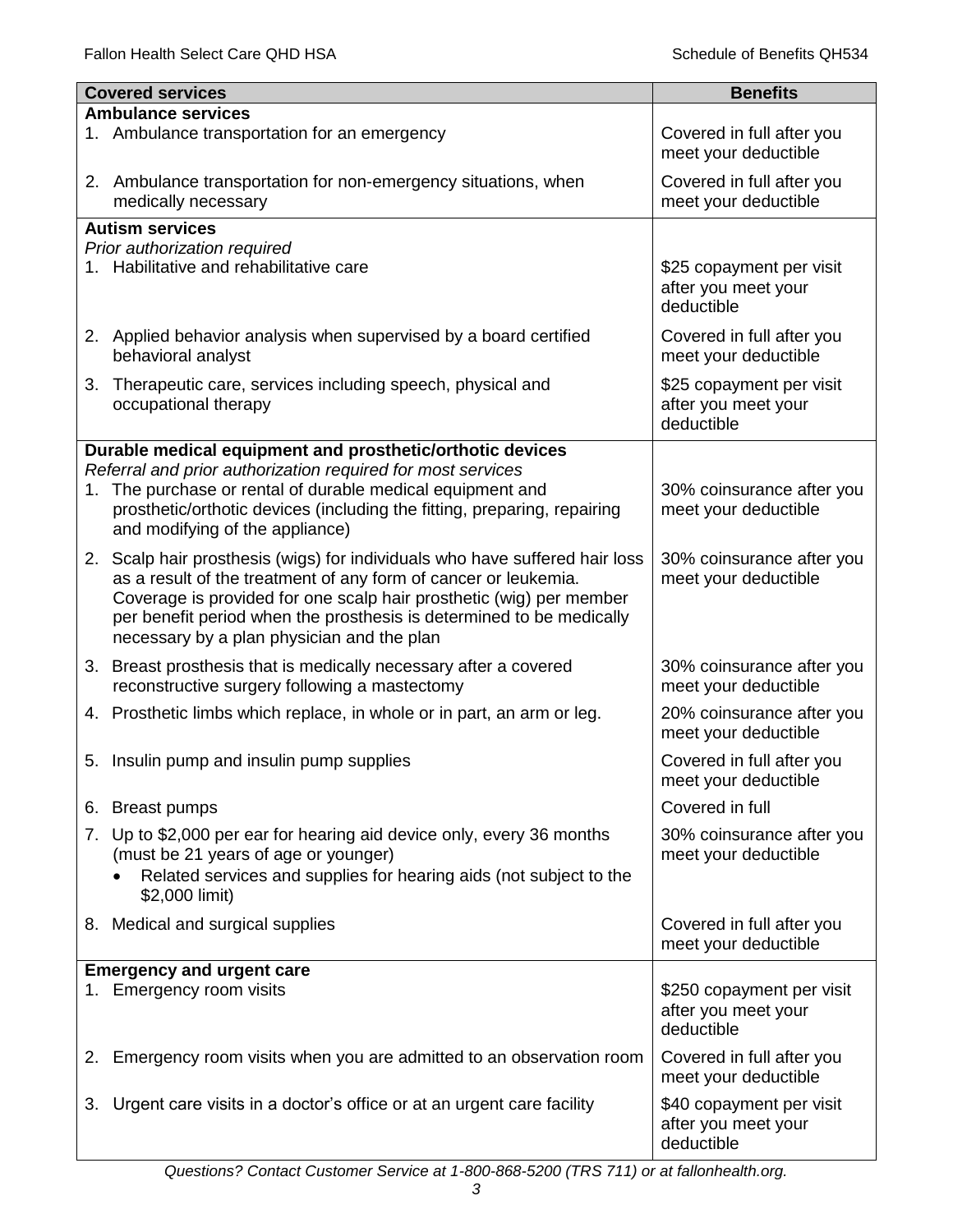| <b>Covered services</b>                                                                                                                                                                                                                                                                                                                                                               | <b>Benefits</b>                                                                                                                                                         |  |  |
|---------------------------------------------------------------------------------------------------------------------------------------------------------------------------------------------------------------------------------------------------------------------------------------------------------------------------------------------------------------------------------------|-------------------------------------------------------------------------------------------------------------------------------------------------------------------------|--|--|
| Emergency and urgent care, continued                                                                                                                                                                                                                                                                                                                                                  |                                                                                                                                                                         |  |  |
| 4. Emergency prescription medication provided out of the Select Care<br>service area as part of an approved emergency treatment                                                                                                                                                                                                                                                       | Tier 1: \$5 copayment<br>Tier 2: \$30 copayment<br>Tier 3: \$100 copayment<br>Tier 4: \$200 copayment<br>for up to a 14-day supply<br>after you meet your<br>deductible |  |  |
| 5. Telemedicine visits with physicians through Teladoc. Visits are<br>performed by phone, video, or mobile app.                                                                                                                                                                                                                                                                       | \$5 copayment per visit<br>after you meet your<br>deductible                                                                                                            |  |  |
| <b>Enteral formulas and low protein foods</b>                                                                                                                                                                                                                                                                                                                                         |                                                                                                                                                                         |  |  |
| Referral and prior authorization required for enteral formulas<br>1. Enteral formulas, upon a physician's written order, for home use in the<br>treatment of malabsorption caused by Crohn's disease, ulcerative<br>colitis, gastroesophageal reflux, gastrointestinal motility, chronic<br>intestinal pseudo-obstruction, and inherited diseases of amino acids<br>and organic acids | Covered in full after you<br>meet your deductible                                                                                                                       |  |  |
| 2. Food products that have been modified to be low in protein for<br>individuals with inherited diseases of amino acids and organic acids.<br>You may be required to purchase these products over the counter<br>and submit claims to the plan for reimbursement.                                                                                                                     | Covered in full after you<br>meet your deductible                                                                                                                       |  |  |
| Home health care services                                                                                                                                                                                                                                                                                                                                                             |                                                                                                                                                                         |  |  |
| Prior authorization required<br>1. Part-time or intermittent skilled nursing care and physical therapy<br>provided in your home by a home health agency                                                                                                                                                                                                                               | Covered in full after you<br>meet your deductible                                                                                                                       |  |  |
| 2. Additional services and supplies that are determined to be a medically<br>necessary component of skilled nursing care and physical therapy                                                                                                                                                                                                                                         | Covered in full after you<br>meet your deductible                                                                                                                       |  |  |
| 3. Home dialysis services and non-durable medical supplies                                                                                                                                                                                                                                                                                                                            | Covered in full after you<br>meet your deductible                                                                                                                       |  |  |
| <b>Hospice care services</b>                                                                                                                                                                                                                                                                                                                                                          |                                                                                                                                                                         |  |  |
| Referral and prior authorization required                                                                                                                                                                                                                                                                                                                                             | Covered in full after you<br>meet your deductible                                                                                                                       |  |  |
| <b>Hospital inpatient services</b><br>Referral and prior authorization required<br>Inpatient hospital services including room and board in a semiprivate<br>1.<br>room and the services and supplies that would ordinarily be furnished<br>to you while you are an inpatient                                                                                                          | \$200 copayment per<br>admission after you meet<br>your deductible                                                                                                      |  |  |
| Infertility/assisted reproductive technology (art) services*                                                                                                                                                                                                                                                                                                                          |                                                                                                                                                                         |  |  |
| Referral and prior authorization required (unless provided by a Reliant<br>Medical Group specialist and you have a Reliant Medical Group PCP)<br>Office visits for the consultation, evaluation and diagnosis of fertility                                                                                                                                                            | \$25 copayment per visit<br>with a PCP and certain<br>other providers after you<br>meet your deductible<br>\$40 copayment per visit<br>with a specialist after you      |  |  |
|                                                                                                                                                                                                                                                                                                                                                                                       | meet your deductible                                                                                                                                                    |  |  |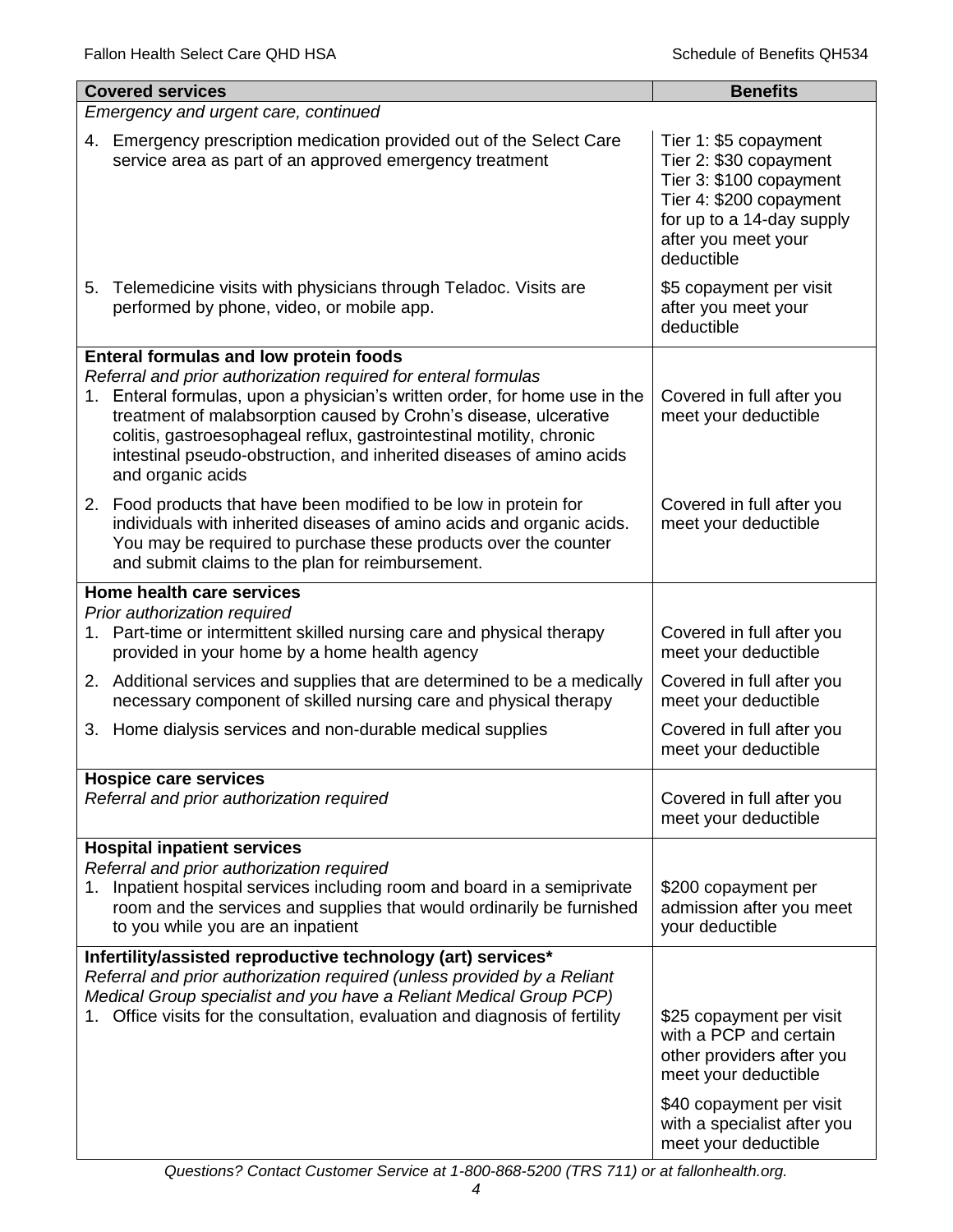| <b>Covered services</b>                                                                                                                                                                                                                                                                                                                                                                                                                                                                                                                                                                                                                                                                                                                                                                                                                                                                                                                                                                                                                                                                                                                     | <b>Benefits</b>                                                          |
|---------------------------------------------------------------------------------------------------------------------------------------------------------------------------------------------------------------------------------------------------------------------------------------------------------------------------------------------------------------------------------------------------------------------------------------------------------------------------------------------------------------------------------------------------------------------------------------------------------------------------------------------------------------------------------------------------------------------------------------------------------------------------------------------------------------------------------------------------------------------------------------------------------------------------------------------------------------------------------------------------------------------------------------------------------------------------------------------------------------------------------------------|--------------------------------------------------------------------------|
| Infertility/assisted reproductive technology (art) services*, continued                                                                                                                                                                                                                                                                                                                                                                                                                                                                                                                                                                                                                                                                                                                                                                                                                                                                                                                                                                                                                                                                     |                                                                          |
| 2. Diagnostic laboratory services                                                                                                                                                                                                                                                                                                                                                                                                                                                                                                                                                                                                                                                                                                                                                                                                                                                                                                                                                                                                                                                                                                           | Covered in full after you<br>meet your deductible                        |
| Diagnostic X-ray services<br>3.                                                                                                                                                                                                                                                                                                                                                                                                                                                                                                                                                                                                                                                                                                                                                                                                                                                                                                                                                                                                                                                                                                             | Covered in full after you<br>meet your deductible                        |
| 4. Artificial insemination, such as intrauterine insemination (IUI)                                                                                                                                                                                                                                                                                                                                                                                                                                                                                                                                                                                                                                                                                                                                                                                                                                                                                                                                                                                                                                                                         | Covered in full after you<br>meet your deductible                        |
| Assisted reproductive technologies* except for those listed below<br>5.                                                                                                                                                                                                                                                                                                                                                                                                                                                                                                                                                                                                                                                                                                                                                                                                                                                                                                                                                                                                                                                                     | Covered in full after you<br>meet your deductible                        |
| 6. Assisted reproductive technologies for:<br>In-vitro fertilization (IVF-ET)<br>Gamete intrafallopian transfer (GIFT)<br>Zygote intrafallopian transfer (ZIFT)                                                                                                                                                                                                                                                                                                                                                                                                                                                                                                                                                                                                                                                                                                                                                                                                                                                                                                                                                                             | \$100 copayment per<br>procedure after you meet<br>your deductible       |
| 7. Sperm, egg, and/or inseminated egg procurement, assisted hatching,<br>cryopreservation, processing and banking for plan members in active<br>infertility treatment, to the extent that such costs are not covered by<br>the donor's insurer                                                                                                                                                                                                                                                                                                                                                                                                                                                                                                                                                                                                                                                                                                                                                                                                                                                                                              | Covered in full after you<br>meet your deductible                        |
| * See the Description of benefits section of your Member<br>Handbook/Evidence of Coverage for a list of covered infertility/ART<br>services.                                                                                                                                                                                                                                                                                                                                                                                                                                                                                                                                                                                                                                                                                                                                                                                                                                                                                                                                                                                                |                                                                          |
| <b>Maternity services</b><br>Obstetrical services including prenatal, childbirth, postnatal and<br>1.<br>postpartum care                                                                                                                                                                                                                                                                                                                                                                                                                                                                                                                                                                                                                                                                                                                                                                                                                                                                                                                                                                                                                    | Prenatal: \$25 copayment<br>(first visit only)                           |
|                                                                                                                                                                                                                                                                                                                                                                                                                                                                                                                                                                                                                                                                                                                                                                                                                                                                                                                                                                                                                                                                                                                                             | Postnatal: \$25 copayment<br>per visit after you meet<br>your deductible |
| 2. Inpatient maternity and newborn child care for a minimum of 48 hours<br>of care following a vaginal delivery, or 96 hours of care following a<br>Caesarean section delivery, including charges for the following<br>services when provided during an inpatient maternity admission:<br>childbirth, nursery charges, circumcision, routine examination, hearing<br>screening and medically necessary treatments of congenital defects,<br>birth abnormalities or premature birth. The covered length of stay may<br>be reduced if the mother and the attending physician agree upon an<br>earlier discharge. If you or your newborn are discharged earlier, you<br>are covered for home visits, parent education, assistance and training<br>in breast or bottle feeding and the performance of any necessary and<br>appropriate clinical tests; provided, however that the first home visit<br>shall be conducted by a registered nurse, physician or certified nurse<br>midwife; and provided further, that any subsequent home visit<br>determined to be clinically necessary shall be provided by a licensed<br>health care provider. | \$200 copayment per<br>admission after you meet<br>your deductible       |
| (Fallon Health members are eligible for childbirth classes (refresher class or<br>siblings class))                                                                                                                                                                                                                                                                                                                                                                                                                                                                                                                                                                                                                                                                                                                                                                                                                                                                                                                                                                                                                                          | Covered in full through<br>member reimbursement                          |
|                                                                                                                                                                                                                                                                                                                                                                                                                                                                                                                                                                                                                                                                                                                                                                                                                                                                                                                                                                                                                                                                                                                                             |                                                                          |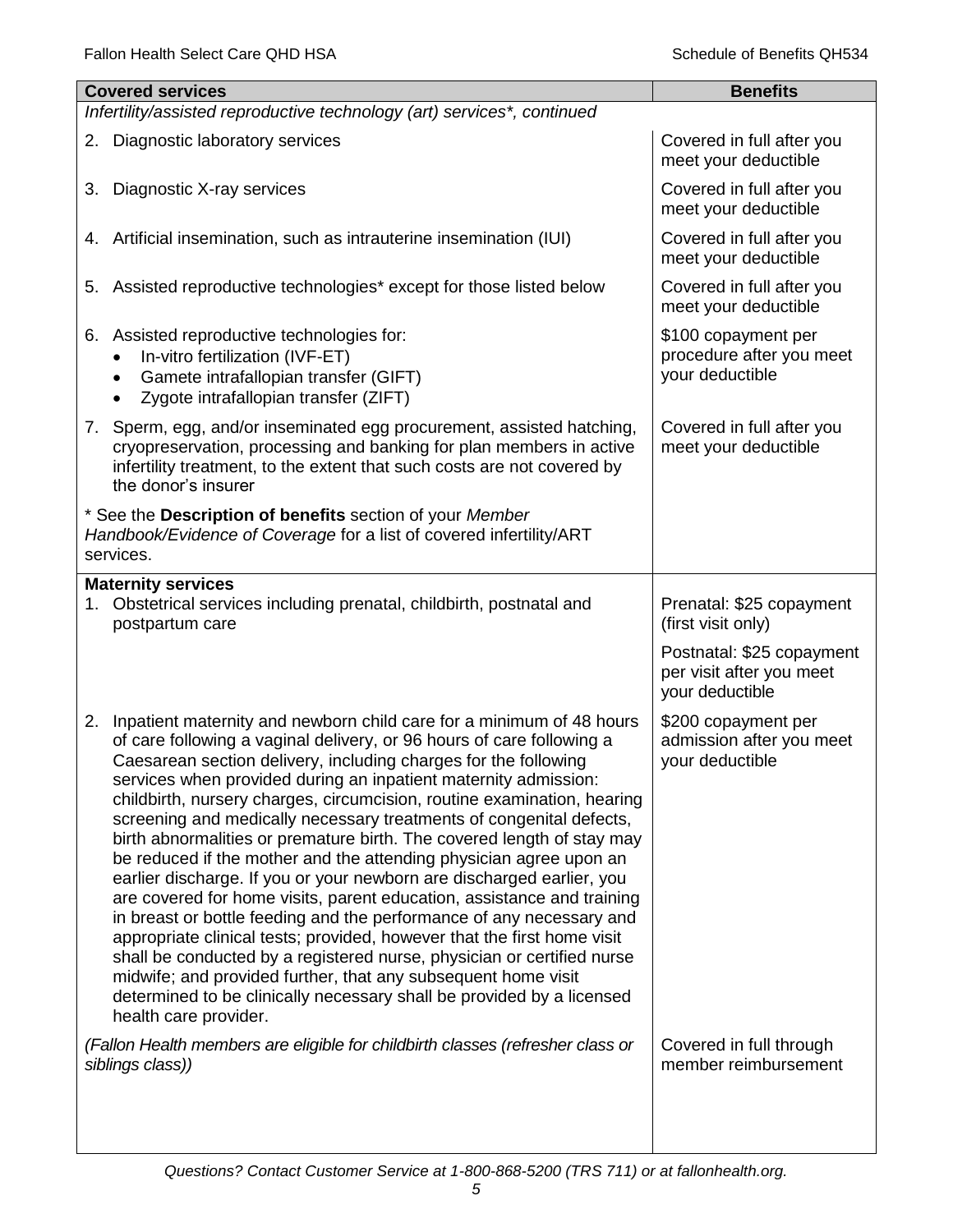|    | <b>Covered services</b>                                                                                                                                                                                                                                                                                                                                                                 | <b>Benefits</b>                                               |
|----|-----------------------------------------------------------------------------------------------------------------------------------------------------------------------------------------------------------------------------------------------------------------------------------------------------------------------------------------------------------------------------------------|---------------------------------------------------------------|
|    | Mental health and substance use services                                                                                                                                                                                                                                                                                                                                                |                                                               |
|    | <b>Inpatient services</b>                                                                                                                                                                                                                                                                                                                                                               |                                                               |
| 1. | Prior authorization required<br>Inpatient hospital care for as many days as your condition requires,<br>including room and board and the services and supplies that would<br>ordinarily be furnished to you while you are an inpatient. These<br>include, but are not limited to, individual, family and group therapy,<br>pharmacological therapy, and diagnostic laboratory services. | Covered in full after you<br>meet your deductible             |
|    | Note: Prior authorization will not be required for behavioral health<br>inpatient admission immediately following an emergency room visit.                                                                                                                                                                                                                                              |                                                               |
|    | <b>Intermediate services</b>                                                                                                                                                                                                                                                                                                                                                            |                                                               |
|    | Prior authorization required<br>Intermediate services include but are not limited to:<br>1. Acute and other residential treatment: Mental health services provided<br>in a 24-hour setting therapeutic environments                                                                                                                                                                     | Covered in full after you<br>meet your deductible             |
|    | 2. Clinically managed detoxification services: 24 hour, 7 days a week,<br>clinically managed de-tox services in a licensed non-hospital setting<br>that include 24 hour per day supervision                                                                                                                                                                                             | Covered in full after you<br>meet your deductible             |
|    | 3. Partial Hospitalization: Short-term day/evening mental health<br>programming available 5 to 7 days per week                                                                                                                                                                                                                                                                          | \$25 copayment per visit<br>after you meet your<br>deductible |
| 4. | Intensive outpatient programs: Multimodal, inter-disciplinary,<br>structured behavioral health treatment provided 2-3 hours per day,<br>multiple days per week                                                                                                                                                                                                                          | \$25 copayment per visit<br>after you meet your<br>deductible |
| 5. | Day treatment: Program encompasses some portion of the day or<br>week rather than a weekly visit                                                                                                                                                                                                                                                                                        | \$25 copayment per visit<br>after you meet your<br>deductible |
| 6. | Crisis Stabilization: Short-term psychiatric treatment in a structured,<br>community based therapeutic environments.                                                                                                                                                                                                                                                                    | \$25 copayment per visit<br>after you meet your<br>deductible |
|    | 7. In-home therapy services                                                                                                                                                                                                                                                                                                                                                             | \$25 copayment per visit<br>after you meet your<br>deductible |
|    | Intermediate services for children and adolescents under the age of 19                                                                                                                                                                                                                                                                                                                  |                                                               |
|    | 1. Community-based acute treatment                                                                                                                                                                                                                                                                                                                                                      | Covered in full after you<br>meet your deductible             |
|    | 2. Intensive community-based treatment                                                                                                                                                                                                                                                                                                                                                  | Covered in full after you<br>meet your deductible             |
| 3. | Intensive Care Coordination                                                                                                                                                                                                                                                                                                                                                             | Covered in full after you<br>meet your deductible             |
| 4. | Family Stabilization Team (also referred to as In-Home Therapy)                                                                                                                                                                                                                                                                                                                         | Covered in full after you<br>meet your deductible             |
| 5. | In-home Behavioral Services                                                                                                                                                                                                                                                                                                                                                             | Covered in full after you<br>meet your deductible             |
|    | 6. Mobile Crisis Intervention (services available up to seven days).<br>Prior authorization not required.                                                                                                                                                                                                                                                                               | Covered in full after you<br>meet your deductible             |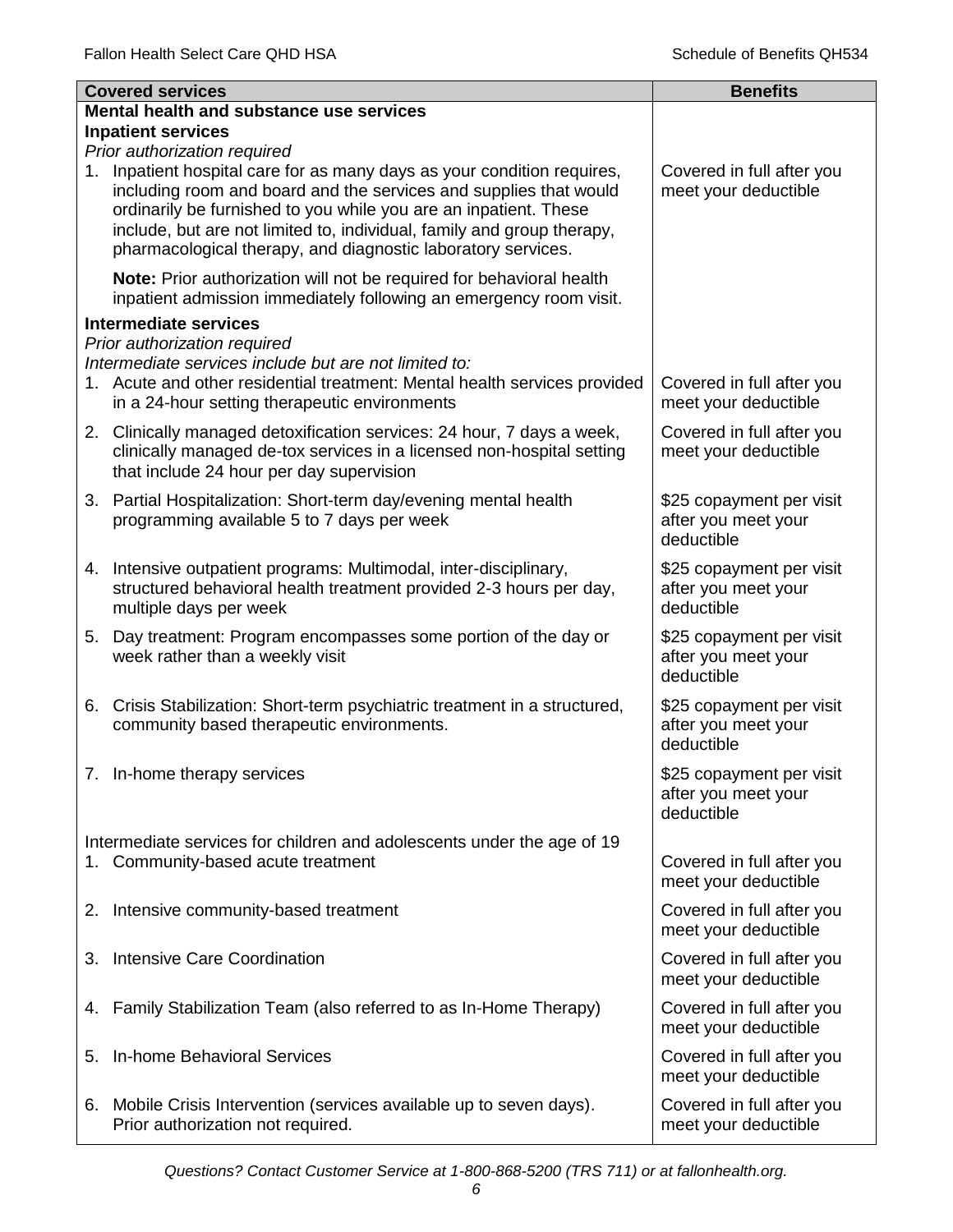|    | <b>Covered services</b>                                                                                                                                                                                                                                                                                                                                                                    | <b>Benefits</b>                                                                                         |
|----|--------------------------------------------------------------------------------------------------------------------------------------------------------------------------------------------------------------------------------------------------------------------------------------------------------------------------------------------------------------------------------------------|---------------------------------------------------------------------------------------------------------|
|    | Mental health and substance use services, continued                                                                                                                                                                                                                                                                                                                                        |                                                                                                         |
|    | 7. Family support and training                                                                                                                                                                                                                                                                                                                                                             | Covered in full after you<br>meet your deductible                                                       |
| 8. | Therapeutic mentoring services                                                                                                                                                                                                                                                                                                                                                             | Covered in full after you<br>meet your deductible                                                       |
|    | <b>Outpatient services</b>                                                                                                                                                                                                                                                                                                                                                                 |                                                                                                         |
|    | 1. Outpatient office visits, including individual, group or family therapy.                                                                                                                                                                                                                                                                                                                | \$25 copayment per visit<br>after you meet your<br>deductible                                           |
|    | 2. Psychopharmacological services, such as visits with a physician to<br>review, monitor and adjust the levels of prescription medication to<br>treat a mental condition. Prior authorization required.                                                                                                                                                                                    | \$25 copayment per visit<br>after you meet your<br>deductible                                           |
|    | 3. Neuropsychological assessment services when medically necessary.<br>Prior authorization required.                                                                                                                                                                                                                                                                                       | \$25 copayment per visit<br>after you meet your<br>deductible                                           |
|    | Note: Effective for plan years beginning on or after October 1, 2015,<br>Massachusetts state law (Chapter 258 of the Acts of 2014) restricts the<br>circumstances in which insurers may require prior authorization for<br>substance use services. We will not require prior authorization for<br>substance use services in any circumstances where this is not allowed by<br>Chapter 258. |                                                                                                         |
|    | <b>Office visits and outpatient services</b>                                                                                                                                                                                                                                                                                                                                               |                                                                                                         |
| 1. | Office visits, to diagnose or treat an illness or an injury<br>Telehealth visits done via a secure, real time Telemedicine<br>$\bullet$<br>platform which is inclusive of both an audio and visual<br>component.                                                                                                                                                                           | \$25 copayment per visit<br>with a PCP and certain<br>other providers after you<br>meet your deductible |
|    |                                                                                                                                                                                                                                                                                                                                                                                            | \$40 copayment per visit<br>with a specialist after you<br>meet your deductible                         |
|    | 2. A second opinion, upon your request, with another plan provider                                                                                                                                                                                                                                                                                                                         | \$25 copayment per visit<br>with a PCP and certain<br>other providers after you<br>meet your deductible |
|    |                                                                                                                                                                                                                                                                                                                                                                                            | \$40 copayment per visit<br>with a specialist after you<br>meet your deductible                         |
| 3. | Certain drugs covered under medical benefits, and that are ordered,<br>supplied and administered by a plan provider                                                                                                                                                                                                                                                                        | Covered in full after you<br>meet your deductible                                                       |
|    | 4. Allergy injections                                                                                                                                                                                                                                                                                                                                                                      | Covered in full after you<br>meet your deductible                                                       |
| 5. | Radiation therapy and Chemotherapy                                                                                                                                                                                                                                                                                                                                                         | Covered in full after you<br>meet your deductible                                                       |
| 6. | Respiratory therapy                                                                                                                                                                                                                                                                                                                                                                        | Covered in full after you<br>meet your deductible                                                       |
| 7. | Hormone replacement services in the doctor's office for<br>perimenopausal or postmenopausal women                                                                                                                                                                                                                                                                                          | \$25 copayment per visit<br>after you meet your<br>deductible                                           |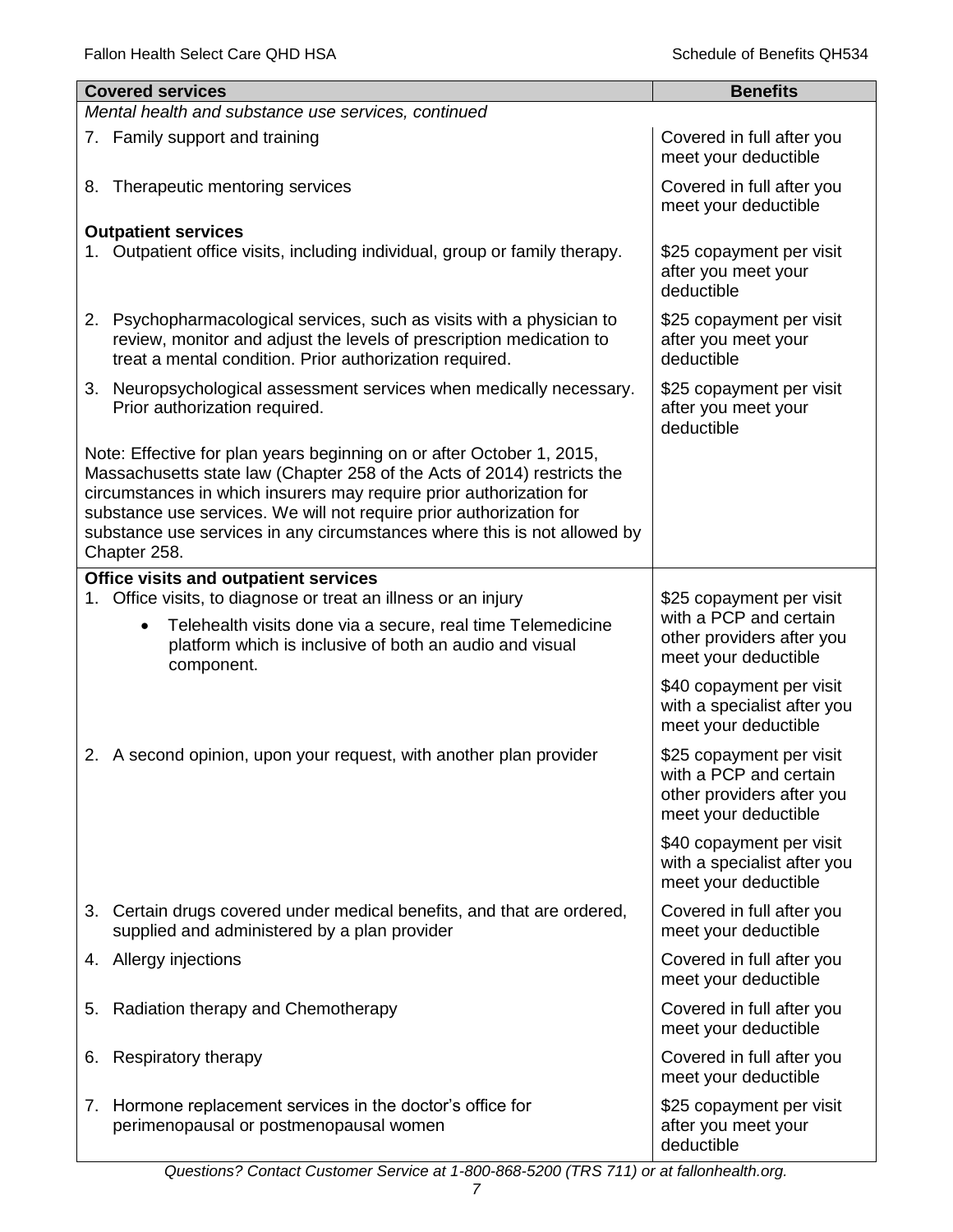| <b>Covered services</b>                                                                                                                                                                                                                                                | <b>Benefits</b>                                                                                                                                           |
|------------------------------------------------------------------------------------------------------------------------------------------------------------------------------------------------------------------------------------------------------------------------|-----------------------------------------------------------------------------------------------------------------------------------------------------------|
| Office visits and outpatient services, continued                                                                                                                                                                                                                       |                                                                                                                                                           |
| Diagnostic lab services ordered by a plan provider, in relation to a<br>8.<br>covered office visit                                                                                                                                                                     | Covered in full after you<br>meet your deductible                                                                                                         |
| 9. Diagnostic X-ray services ordered by a plan provider, in relation to a<br>covered office visit                                                                                                                                                                      | Covered in full after you<br>meet your deductible                                                                                                         |
| 10. Other diagnostic services including but not limited to, EKG,<br>endoscopy, colonoscopy and ultrasound                                                                                                                                                              | Covered in full after you<br>meet your deductible                                                                                                         |
| 11. High-tech imaging services, including but not limited to, MRI/MRA,<br>CT/CTA, PET scans and nuclear cardiology imaging. Limited to one<br>copayment per day when performed at the same facility for the same<br>diagnosis. (Prior authorization required.)         | \$250 copayment per MRI,<br>CT, PET scan or nuclear<br>cardiology image after you<br>meet your deductible                                                 |
| 12. Chiropractic services for acute musculoskeletal conditions. The<br>condition must be new or an acute exacerbation of a previous<br>condition. Chiropractic services will be covered as medically<br>necessary.                                                     | \$25 copayment per visit<br>after you meet your<br>deductible                                                                                             |
| Outpatient lab tests and x-rays                                                                                                                                                                                                                                        | See Diagnostic lab, x-ray<br>and high-tech imaging<br>services                                                                                            |
| 13. Outpatient renal dialysis at a plan-designated center or continuous<br>ambulatory peritoneal dialysis                                                                                                                                                              | Covered in full after you<br>meet your deductible                                                                                                         |
| 14. Diabetes outpatient self-management training and education,<br>including medical nutrition therapy, provided by a certified diabetes<br>health care provider                                                                                                       | \$25 copayment per visit<br>after you meet your<br>deductible                                                                                             |
| 15. Laboratory tests necessary for the diagnosis or treatment of diabetes,<br>including glycosylated hemoglobin, or HbAlc, tests, and<br>urinary/protein/microalbumin and lipid profiles                                                                               | Covered in full after you<br>meet your deductible                                                                                                         |
| 16. Medical social services provided to assist you in adjustment to your or<br>your family member's illness. This includes assessment, counseling,<br>consultation and assistance in accessing community resources.                                                    | \$25 copayment per visit<br>after you meet your<br>deductible                                                                                             |
| 17. Outpatient surgery, anesthesia and the medically necessary<br>preoperative and postoperative care related to the surgery                                                                                                                                           | \$100 copayment per<br>surgery after you meet<br>your deductible when<br>provided in a hospital<br>outpatient, day surgery or<br>ambulatory care facility |
| 18. Visit to a contracted limited service clinic. Services are provided for a<br>variety of common illnesses, including, but not limited to:<br>strep throat<br>ear, eyes, sinus, bladder and bronchial infections<br>minor skin conditions (e.g. sunburn, cold sores) | \$25 copayment per visit<br>after you meet your<br>deductible                                                                                             |
| 19. Podiatry care<br>Outpatient lab tests and x-rays                                                                                                                                                                                                                   | See Diagnostic lab, x-ray<br>and imaging services                                                                                                         |
| Outpatient surgical services                                                                                                                                                                                                                                           | See Outpatient surgery                                                                                                                                    |
| Outpatient medical care                                                                                                                                                                                                                                                | See Office visits                                                                                                                                         |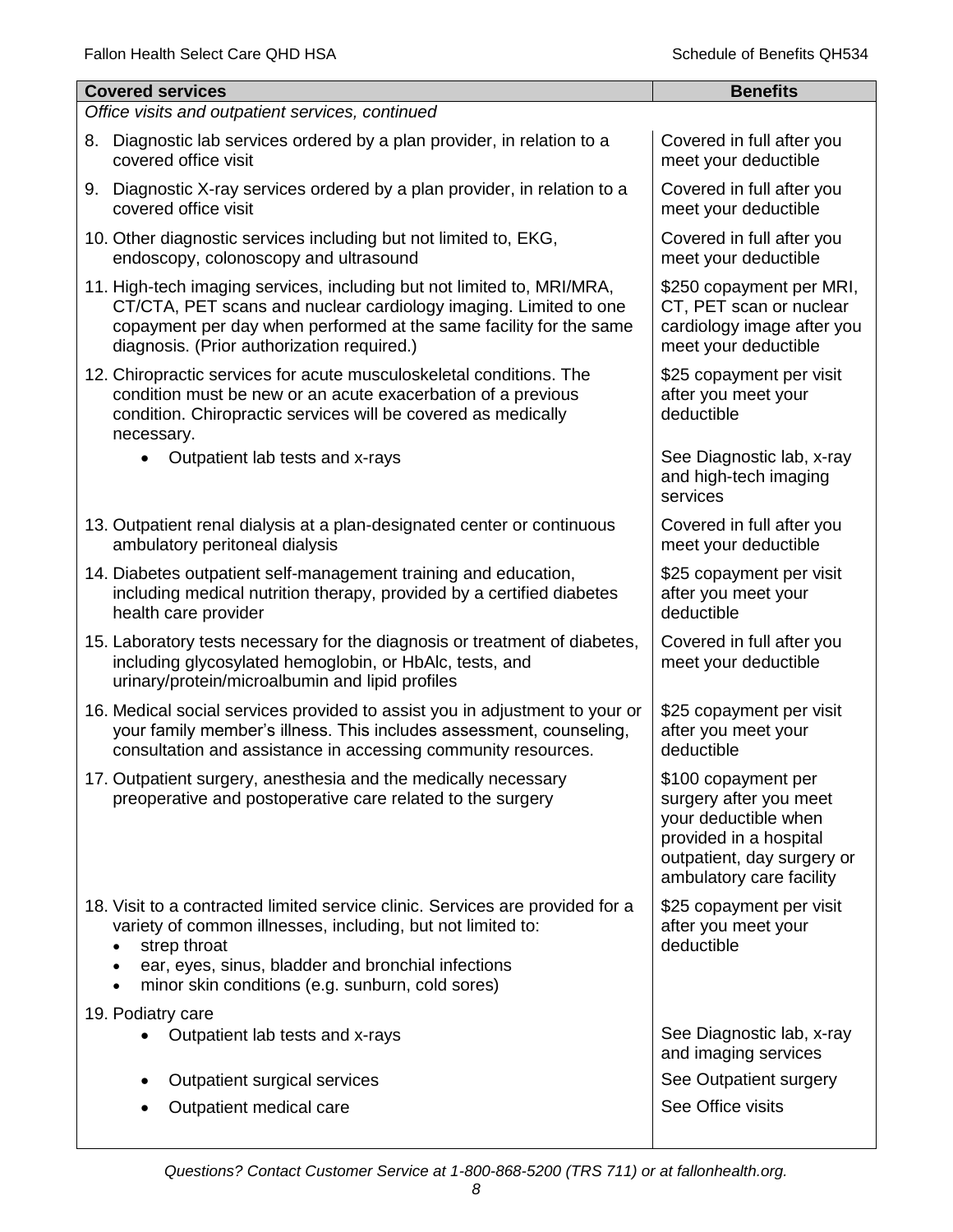|    | <b>Covered services</b>                                                                                                                                                                                                                                                                     | <b>Benefits</b>                                                                                         |
|----|---------------------------------------------------------------------------------------------------------------------------------------------------------------------------------------------------------------------------------------------------------------------------------------------|---------------------------------------------------------------------------------------------------------|
|    | Oral surgery and related services                                                                                                                                                                                                                                                           |                                                                                                         |
|    | Referral and prior authorization required (except for extraction of<br>impacted teeth or lingual frenectomy)                                                                                                                                                                                |                                                                                                         |
|    | 1. Removal or exposure of impacted teeth, including both hard and soft<br>tissue impactions, or an evaluation for this procedure                                                                                                                                                            | \$40 copayment per visit<br>after you meet your<br>deductible                                           |
|    | 2. Surgical treatments of cysts, affecting the teeth or gums, that must be<br>rendered by a plan oral surgeon                                                                                                                                                                               | \$40 copayment per visit<br>after you meet your<br>deductible                                           |
| 3. | Treatment of fractures of the jaw bone (mandible) or any facial bone                                                                                                                                                                                                                        | \$40 copayment per visit<br>after you meet your<br>deductible                                           |
|    | 4. Evaluation and surgery for the treatment of temporomandibular joint<br>disorder when a medical condition is diagnosed, or for surgery related<br>to the jaw or any structure connected to the jaw                                                                                        | \$40 copayment per visit<br>after you meet your<br>deductible                                           |
|    | 5. Extraction of teeth in preparation for radiation treatment of the head or<br>neck                                                                                                                                                                                                        | \$40 copayment per visit<br>after you meet your<br>deductible                                           |
| 6. | Surgical treatment related to cancer                                                                                                                                                                                                                                                        | \$40 copayment per visit<br>after you meet your<br>deductible                                           |
|    | 7. Emergency medical care, such as, to relieve pain and stop bleeding<br>as a result of accidental injury to sound natural teeth or tissues, when<br>provided as soon as medically possible after the injury. This does not<br>include restorative or other dental services. No referral or | \$25 copayment per visit to<br>a physician's or dentist's<br>office after you meet your<br>deductible   |
|    | authorization is required. Go to the closest provider.                                                                                                                                                                                                                                      | \$250 copayment per visit<br>to an emergency room<br>after you meet your<br>deductible                  |
|    | Note: These benefits are for oral surgery services in an office setting. Oral<br>surgery services in a hospital outpatient, day surgery or ambulatory care<br>facility, or as an inpatient are covered in full after you meet your<br>deductible.                                           |                                                                                                         |
|    | See Office visits and outpatient services for diagnostic lab and X-ray<br>services.                                                                                                                                                                                                         |                                                                                                         |
|    | <b>Organ transplants</b>                                                                                                                                                                                                                                                                    |                                                                                                         |
|    | Referral and prior authorization required<br>1. Office visits related to the transplant                                                                                                                                                                                                     | \$25 copayment per visit<br>with a PCP and certain<br>other providers after you<br>meet your deductible |
|    |                                                                                                                                                                                                                                                                                             | \$40 copayment per visit<br>with a specialist after you<br>meet your deductible                         |
| 2. | Inpatient hospital services, including room and board in a semiprivate<br>room and the services and supplies that would ordinarily be furnished<br>to you while you are an inpatient                                                                                                        | \$200 copayment per<br>admission after you meet<br>your deductible                                      |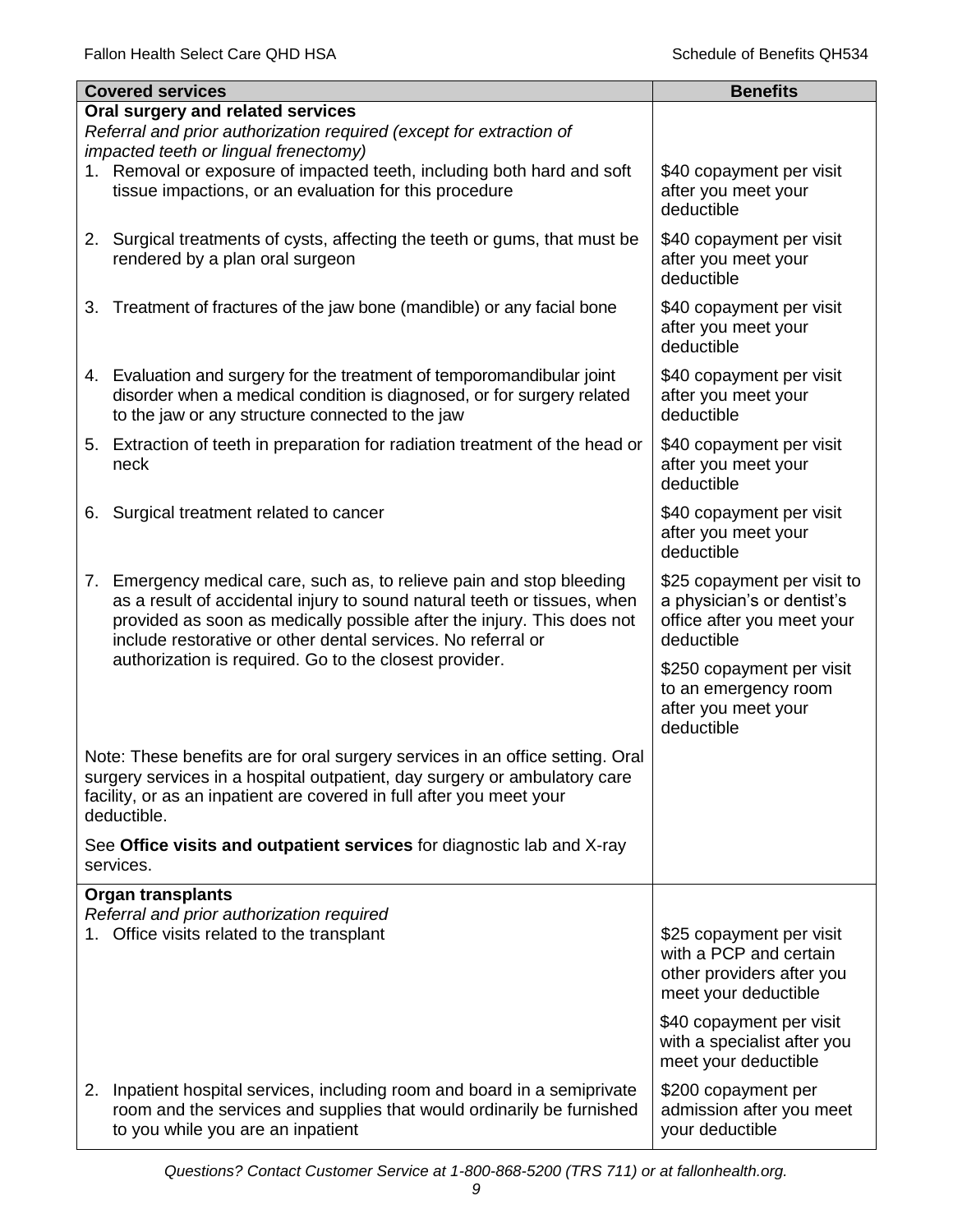| <b>Covered services</b>                                                                                                                                                                                                                                                                                                                                                                                                                                                                                                                                                                                                                                                                                                                                                                                                                                                                                                                                                                                                                                                                                                           | <b>Benefits</b>                                                                                                                                                                                                                                                                                                                                                                                  |
|-----------------------------------------------------------------------------------------------------------------------------------------------------------------------------------------------------------------------------------------------------------------------------------------------------------------------------------------------------------------------------------------------------------------------------------------------------------------------------------------------------------------------------------------------------------------------------------------------------------------------------------------------------------------------------------------------------------------------------------------------------------------------------------------------------------------------------------------------------------------------------------------------------------------------------------------------------------------------------------------------------------------------------------------------------------------------------------------------------------------------------------|--------------------------------------------------------------------------------------------------------------------------------------------------------------------------------------------------------------------------------------------------------------------------------------------------------------------------------------------------------------------------------------------------|
| Organ transplants, continued                                                                                                                                                                                                                                                                                                                                                                                                                                                                                                                                                                                                                                                                                                                                                                                                                                                                                                                                                                                                                                                                                                      |                                                                                                                                                                                                                                                                                                                                                                                                  |
| 3. Human leukocyte antigen (HLA) or histocompatability locus antigen<br>testing for A, B or DR antigens, or any combination thereof, necessary<br>to establish bone marrow transplant donor suitability of a member                                                                                                                                                                                                                                                                                                                                                                                                                                                                                                                                                                                                                                                                                                                                                                                                                                                                                                               | Covered in full after you<br>meet your deductible                                                                                                                                                                                                                                                                                                                                                |
| <b>Pediatric dental benefits</b><br>(for members under the age of 19)                                                                                                                                                                                                                                                                                                                                                                                                                                                                                                                                                                                                                                                                                                                                                                                                                                                                                                                                                                                                                                                             | See Addendum: Pediatric<br><b>Dental Services</b>                                                                                                                                                                                                                                                                                                                                                |
| <b>Pediatric vision benefits</b><br>(for members under the age of 19)                                                                                                                                                                                                                                                                                                                                                                                                                                                                                                                                                                                                                                                                                                                                                                                                                                                                                                                                                                                                                                                             | See Addendum: Pediatric<br><b>Vision Services</b>                                                                                                                                                                                                                                                                                                                                                |
| <b>Prescription drugs</b><br>Covered prescription items:<br>· Prescription medication<br>• Prescription contraceptive drugs and devices*<br>• Hormone replacement therapy for peri- and post-menopausal<br>women<br>• Injectable agents (self-administered**)<br>$\bullet$ Insulin<br>• Syringes (including insulin syringes) or needles when medically<br>necessary<br>. Supplies for the treatment of diabetes, as required by state law,<br>including:<br>blood glucose monitoring strips<br>$\overline{\phantom{0}}$<br>urine glucose strips<br>$\overline{\phantom{m}}$<br>lancets<br>$\overline{\phantom{0}}$<br>ketone strips<br>• Special medical formulas to treat certain metabolic disorders as<br>required by state law (prior authorization required).<br>*Generic prescription contraceptive drugs and devices are covered in full.<br>Brand name prescription contraceptive drugs and devices with no generic<br>equivalent are covered in full (prior authorization required).<br>** Injectables administered in the doctor's office or under other professional<br>supervision are covered as a medical benefit. | Network pharmacy:<br>Tier 1: \$5 copayment<br>Tier 2: \$30 copayment<br>Tier 3: \$100 copayment<br>Tier 4: \$200 copayment<br>for up to a 30-day supply<br>after you meet your<br>deductible<br>Mail-order pharmacy:<br>Tier 1: \$10 copayment<br>Tier 2: \$60 copayment<br>Tier 3: \$200 copayment<br>Tier 4: \$600 copayment<br>for up to a 90-day supply<br>after you meet your<br>deductible |
| Orally administered anticancer medications used to kill or slow the growth<br>of cancerous cells<br>Certain medications cannot be limited to a 30-day supply due to<br>manufacturer packaging, for example, a prefilled syringe. In these cases,<br>you will be charged the applicable copay/coinsurance based on the actual<br>day supply.<br>Note: Medical and surgical supplies obtained through a pharmacy may<br>have a drug prescription benefit cost-sharing applied.                                                                                                                                                                                                                                                                                                                                                                                                                                                                                                                                                                                                                                                      | Covered in full after you<br>meet your deductible                                                                                                                                                                                                                                                                                                                                                |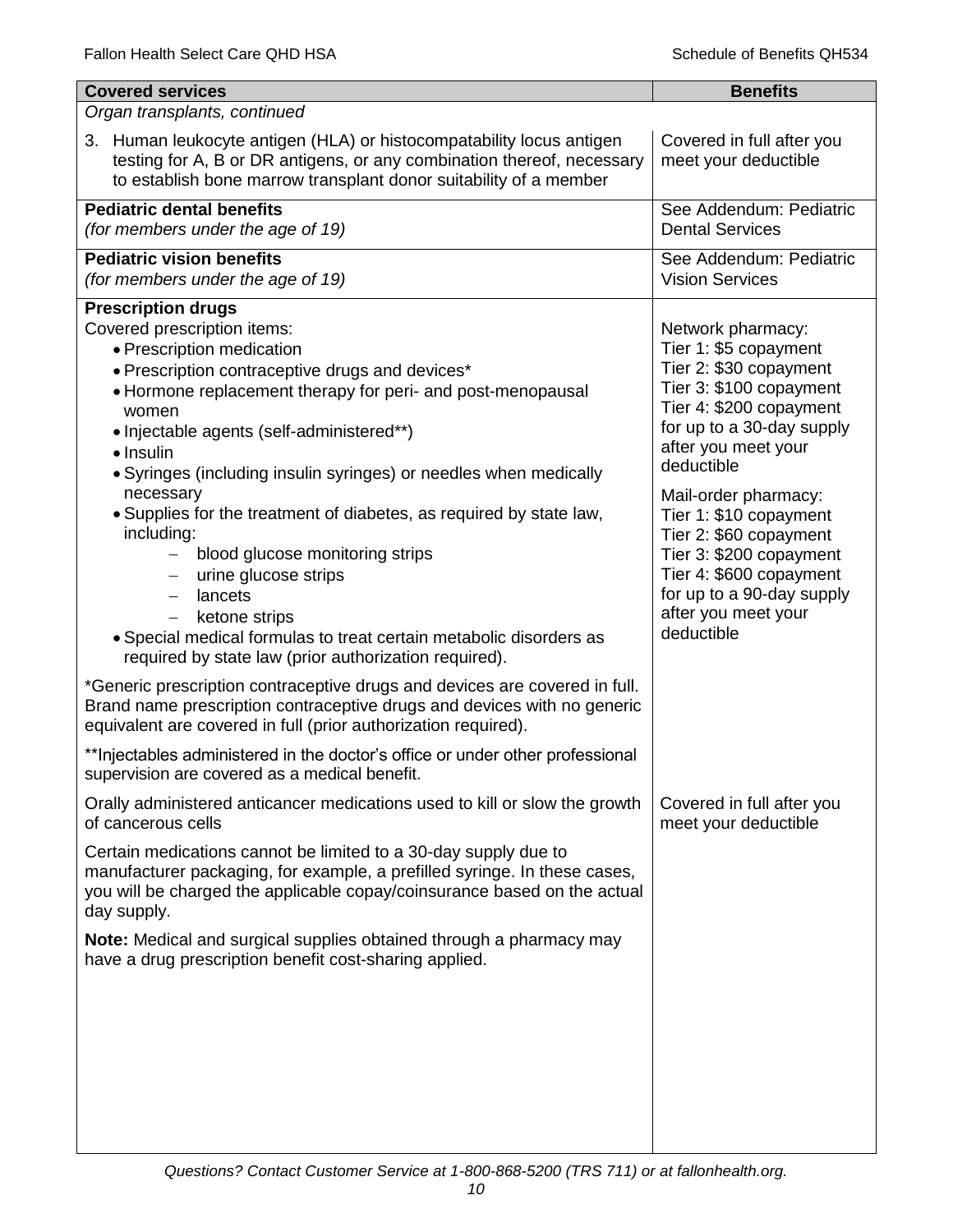|    | <b>Covered services</b>                                                                                                                                                                                                                                                                                                                                                                                                                                                                 | <b>Benefits</b> |
|----|-----------------------------------------------------------------------------------------------------------------------------------------------------------------------------------------------------------------------------------------------------------------------------------------------------------------------------------------------------------------------------------------------------------------------------------------------------------------------------------------|-----------------|
|    | <b>Preventive care</b>                                                                                                                                                                                                                                                                                                                                                                                                                                                                  |                 |
| 1. | Routine physical exams for the prevention and detection of disease                                                                                                                                                                                                                                                                                                                                                                                                                      | Covered in full |
| 2. | Immunizations that are included on the formulary, that are for covered<br>medical benefits and that are ordered, supplied and administered by a<br>plan physician. If administered by a plan specialist, you will generally<br>need to obtain a referral to see the specialist.                                                                                                                                                                                                         | Covered in full |
|    | 3. A baseline mammogram for women age 35 to 40, and a yearly<br>mammogram for women age 40 and older                                                                                                                                                                                                                                                                                                                                                                                    | Covered in full |
|    | 4. Routine gynecological care services, including an annual Pap smear<br>(cytological screening) and pelvic exam                                                                                                                                                                                                                                                                                                                                                                        | Covered in full |
|    | 5. Routine eye exams, once in each 12-month period                                                                                                                                                                                                                                                                                                                                                                                                                                      | Covered in full |
| 6. | Hearing and vision screening                                                                                                                                                                                                                                                                                                                                                                                                                                                            | Covered in full |
|    | 7. Well-child care and pediatric services, at least six times during the<br>child's first year after birth, at least three times during the next year,<br>then at least annually until the child's sixth birthday. This includes the<br>following services, as recommended by the physician and in<br>accordance with state law:<br>physical examination<br>• history<br>measurements<br>• sensory screening<br>• neuropsychiatric evaluation<br>• development screening and assessment | Covered in full |
|    | 8. Pediatric services including:<br>• appropriate immunizations<br>• hereditary and metabolic screening at birth<br>• newborn hearing screening test performed before the newborn<br>infant is discharged from the hospital or birthing center<br>• tuberculin tests, hematocrit, hemoglobin, and other appropriate<br>blood tests and urinalysis<br>• lead screening                                                                                                                   | Covered in full |
|    | 9. Female consultations, examinations, procedures, contraceptive<br>devices, and medical services related to the use of all contraceptive<br>methods*                                                                                                                                                                                                                                                                                                                                   | Covered in full |
|    | 10. Tobacco counseling sessions with your primary physician or other<br>provider designed to create a plan to stop smoking.                                                                                                                                                                                                                                                                                                                                                             | Covered in full |
|    | * Prescription contraceptive devices are covered under the prescription<br>drug benefit.                                                                                                                                                                                                                                                                                                                                                                                                |                 |
|    |                                                                                                                                                                                                                                                                                                                                                                                                                                                                                         |                 |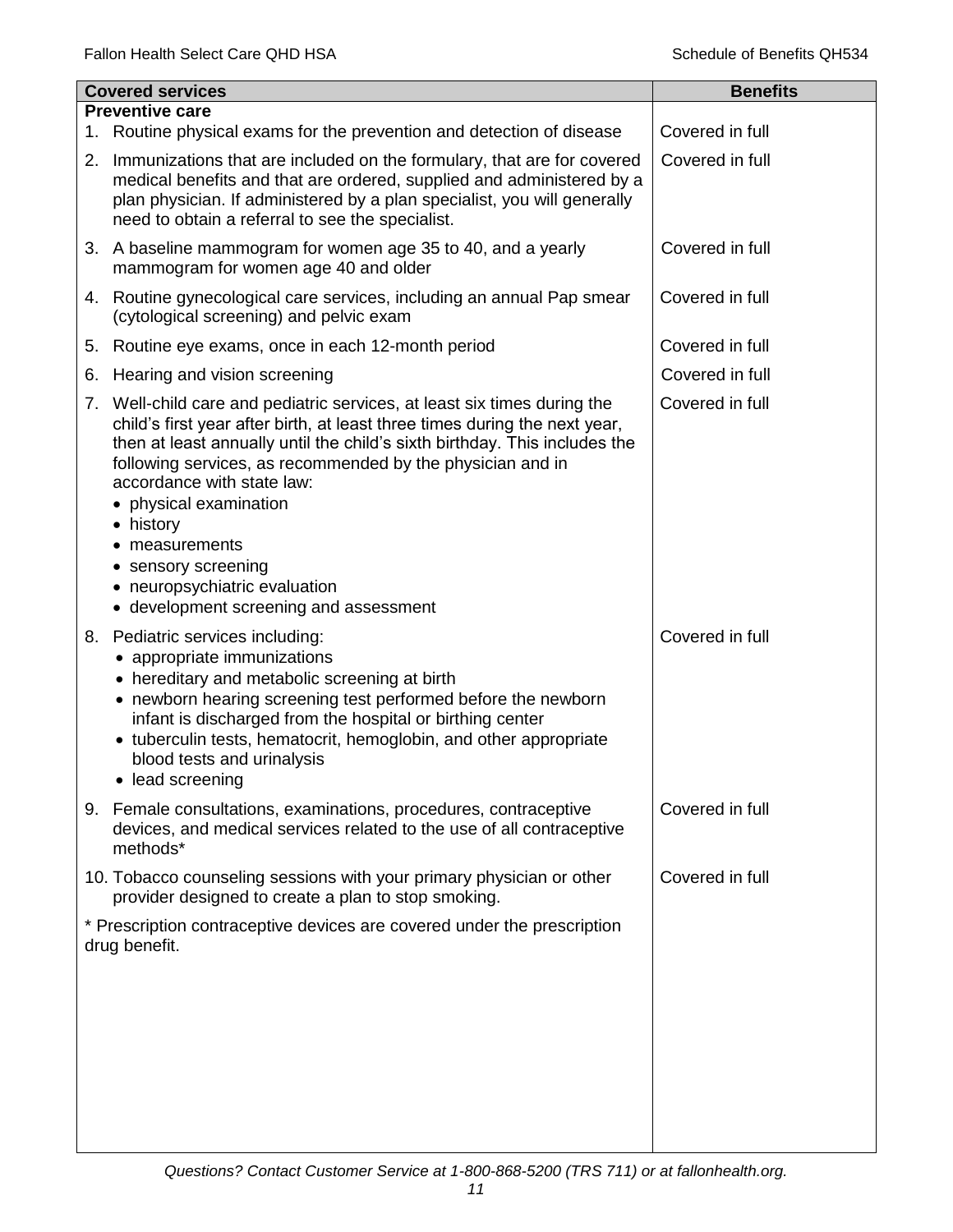|    | <b>Covered services</b>                                                                                                                                                                                                                                                                                                                                                                                                                               | <b>Benefits</b>                                                    |
|----|-------------------------------------------------------------------------------------------------------------------------------------------------------------------------------------------------------------------------------------------------------------------------------------------------------------------------------------------------------------------------------------------------------------------------------------------------------|--------------------------------------------------------------------|
|    | <b>Reconstructive surgery</b><br>Referral and prior authorization required (unless provided by a Reliant<br>Medical Group specialist and you have a Reliant Medical Group PCP)<br>1. Inpatient hospital services including room and board in a semiprivate<br>room and the services and supplies that would ordinarily be furnished<br>to you while you are an inpatient, including Massachusetts mandated<br>services for cleft lip and cleft palate | \$200 copayment per<br>admission after you meet<br>your deductible |
|    | <b>Rehabilitation and habilitation services</b><br>Referral required                                                                                                                                                                                                                                                                                                                                                                                  |                                                                    |
|    | 1. Physical and occupational therapy services are covered for up to 60<br>visits combined per benefit period when medically necessary with a<br>PCP referral. After 60 combined physical and occupational therapy<br>visits, prior authorization based on medical necessity is required for<br>additional visits.                                                                                                                                     | \$25 copayment per visit<br>after you meet your<br>deductible      |
|    | 2. Medically necessary services for the diagnosis and treatment of<br>speech, hearing and language disorders when services are provided<br>by a plan provider who is a speech-language pathologist or<br>audiologist; and at a plan facility or a plan provider's office with a PCP<br>referral. After 30 speech therapy visits, prior authorization based on<br>medical necessity is required for additional visits.                                 | \$25 copayment per visit<br>after you meet your<br>deductible      |
|    | 3. Cardiac rehabilitation services to treat cardiovascular disease in<br>accordance with state law and Department of Public Health<br>regulations                                                                                                                                                                                                                                                                                                     | \$25 copayment per visit<br>after you meet your<br>deductible      |
|    | 4. Medically necessary early intervention services delivered by a<br>certified early intervention specialist, according to operational<br>standards developed by the Department of Public Health, for children<br>from birth to their third birthday.                                                                                                                                                                                                 | Covered in full after you<br>meet your deductible                  |
|    | 5. Pulmonary rehabilitation services for chronic obstructive pulmonary<br>disease (COPD) are covered for up to two one-hour sessions per day,<br>for up to 36 lifetime sessions.                                                                                                                                                                                                                                                                      | Covered in full after you<br>meet your deductible                  |
| 1. | <b>Skilled nursing facility services</b><br>Referral and prior authorization required<br>Inpatient hospital services, for up to 100 days in each benefit period<br>provided criteria is met, including room and board in a semiprivate<br>room and the services and supplies that would ordinarily be furnished<br>to you while you are an inpatient                                                                                                  | \$200 copayment per<br>admission after you meet<br>your deductible |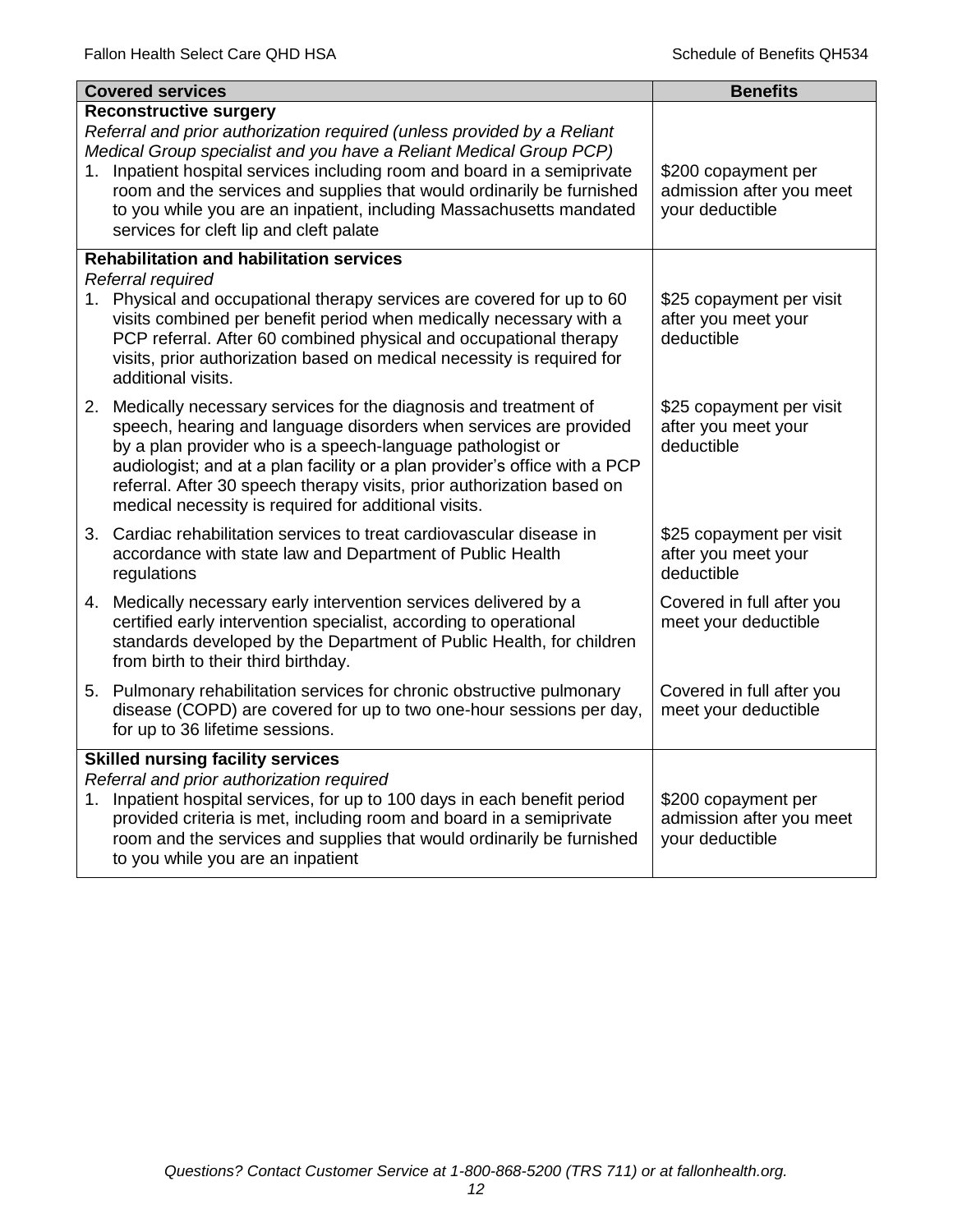# **Addendum Pediatric Dental Services**

### This addendum is part of your *Member Handbook/Evidence of Coverage*.

This addendum provides you with the cost-sharing that you are responsible for when you get covered pediatric dental care from a plan dentist for members under the age of 19. For a list of plan dentists, go to fallonhealth.org or call Customer Service at 1-800-868-5200 (TRS 711).

### Preventive and Diagnostic Services

|                                                                                    | <b>Benefits</b> |
|------------------------------------------------------------------------------------|-----------------|
| <b>Preventive and Diagnostic Services</b>                                          |                 |
| Comprehensive Evaluation (once per lifetime per provider or location)<br>$\bullet$ |                 |
| Periodic Oral Exams (two per benefit period)                                       |                 |
| Limited oral evaluation (two per benefit period)                                   |                 |
| Full mouth x-rays (once every 36 months per provider or location)                  |                 |
| Panoramic x-rays (once every 36 months per provider or location)                   | Covered in full |
| Bitewing x-rays (two per benefit period)                                           | after you meet  |
| Single tooth x-rays (one per visit)                                                | your deductible |
| Teeth cleaning, including minor scaling procedures (two per benefit period)        |                 |
| Fluoride Treatments (one per day per provider or location)                         |                 |
| Space maintainers                                                                  |                 |
| Sealants (Please note: Sealants are not covered on previously restored             |                 |
| teeth) (Once every 36 months per provider or location)                             |                 |

### **Basic Covered Services**

|                                                                           | <b>Benefits</b>                   |
|---------------------------------------------------------------------------|-----------------------------------|
| <b>Basic Covered Services</b>                                             |                                   |
| Amalgam restorations (once per benefit period per tooth)                  |                                   |
| Composite resin restorations (once per benefit period per tooth)          |                                   |
| Recement crowns/onlays                                                    |                                   |
| Rebase or reline dentures (once every 24 months)                          |                                   |
| Root canals on permanent teeth (once per lifetime per tooth)              |                                   |
| Prefabricated stainless steel crowns (once per lifetime per tooth)        | 25% coinsurance                   |
| Periodontal scaling and root planning (once every 36 months)              | after you meet<br>your deductible |
| Simple extractions (once per lifetime per tooth, erupted or exposed root) |                                   |
| Surgical extractions (once per lifetime per tooth)                        |                                   |
| Vital pulpotomy                                                           |                                   |
| Apeicocectomy                                                             |                                   |
| Palliative care                                                           |                                   |
| Anesthesia                                                                |                                   |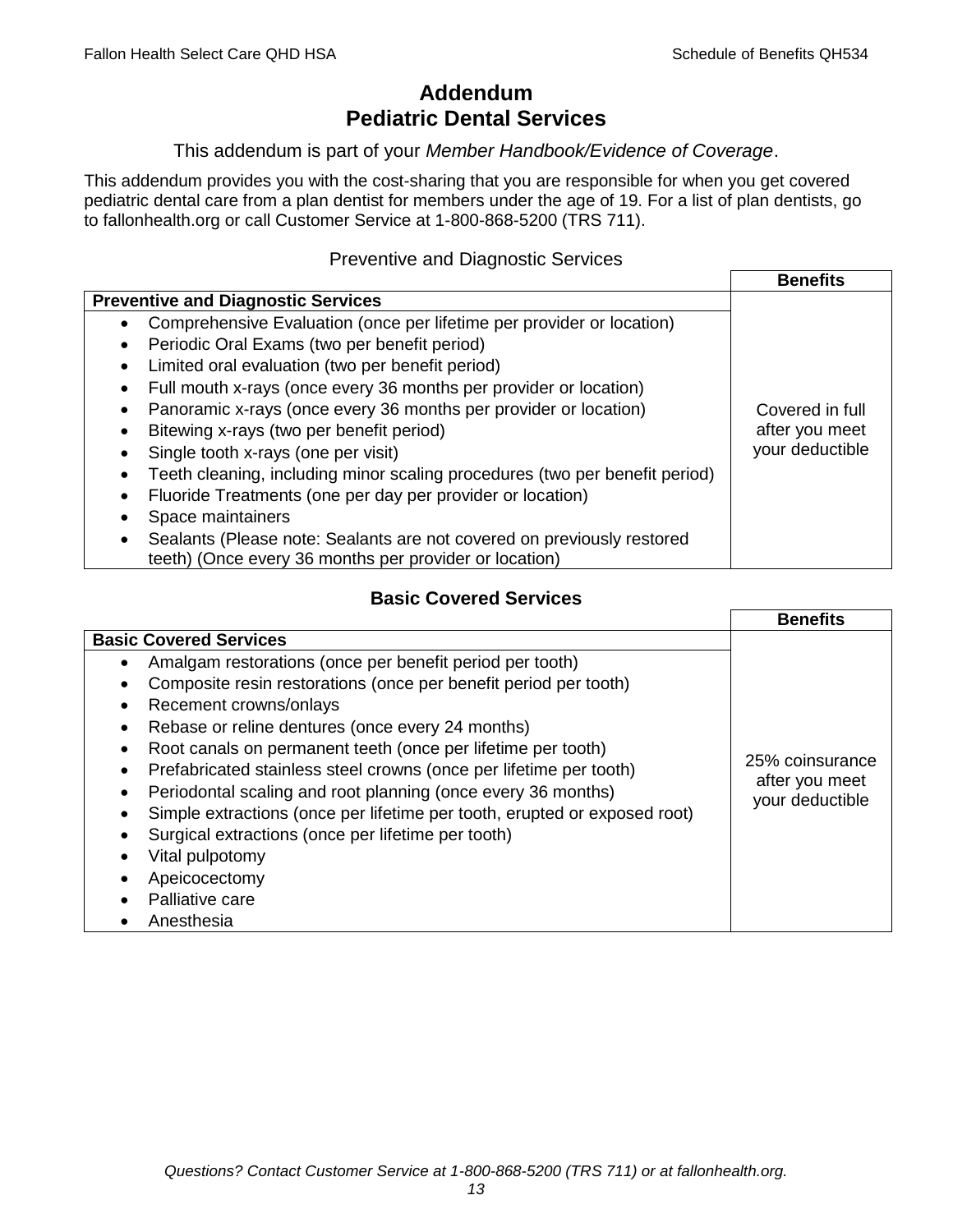### **Major Restorative Services**

|                                                                                                    | <b>Benefits</b>                                      |
|----------------------------------------------------------------------------------------------------|------------------------------------------------------|
| <b>Major Restorative Services</b>                                                                  |                                                      |
| Crown, resin (once every 60 months per tooth)<br>$\bullet$                                         | 50% coinsurance<br>after you meet<br>your deductible |
| Porcelain/ceramic crowns (once every 60 months per tooth)<br>$\bullet$                             |                                                      |
| Porcelain fused to metal/mobile/high noble crowns (once every 60 months<br>$\bullet$<br>per tooth) |                                                      |
| Partial and complete dentures (once every 84 months)                                               |                                                      |

### **Orthodontia**

|                                                                                                                                                                                                                                                                        | <b>Benefits</b>                                      |
|------------------------------------------------------------------------------------------------------------------------------------------------------------------------------------------------------------------------------------------------------------------------|------------------------------------------------------|
| Orthodontia                                                                                                                                                                                                                                                            |                                                      |
| Coverage is provided for services under the following conditions: only when<br>medically necessary; patient must have severe and handicapping malocclusion as<br>defined by HLD index score of 28 and/or one or more auto qualifiers. Prior<br>authorization required. | 50% coinsurance<br>after you meet<br>your deductible |

## **Related exclusions**

1. Any service that is not listed in this addendum is not covered.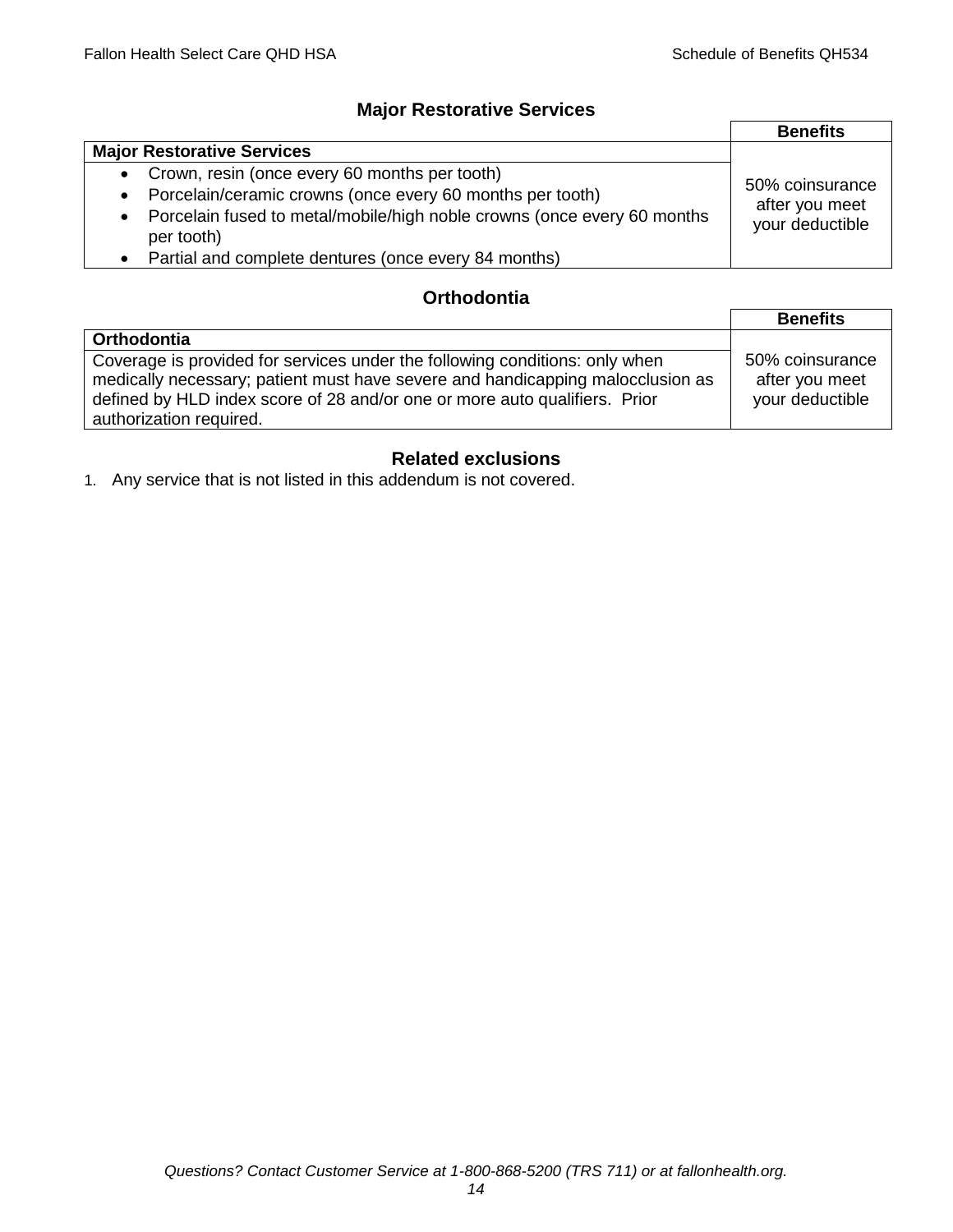# **Addendum Pediatric Vision Services**

### This addendum is part of your *Member Handbook/Evidence of Coverage*.

This addendum provides you with the cost-sharing that you are responsible for when you get covered pediatric vision care from a plan vision provider for members under the age of 19. For more information about your eye and vision care benefits, including a list of plan vision providers, go to fallonhealth.org or call Customer Service at 1-800-868-5200 (TRS 711).

| Service                                                 | Member cost                         |
|---------------------------------------------------------|-------------------------------------|
| Eye exam                                                |                                     |
| Exam with dilation as necessary, once per calendar year | \$0                                 |
| <b>Frames</b>                                           |                                     |
| One designated set, once per calendar year              | \$0                                 |
| Lenses:                                                 |                                     |
| <b>Standard lenses</b>                                  |                                     |
| Single vision                                           | \$0                                 |
| <b>Bifocal</b>                                          | \$0                                 |
| <b>Trifocal</b>                                         | \$0                                 |
| Lenticular                                              | \$0                                 |
| Progressive lenses                                      |                                     |
| Standard                                                | \$0                                 |
| Premium                                                 | \$0 for first \$120 of retail cost, |
|                                                         | 80% of any additional retail cost.  |
| Lens options                                            |                                     |
| Choice of plastic or glass lenses                       | \$0                                 |
| UV treatment                                            | \$0                                 |
| Tint – includes fashion and gradient tinting, and       | \$0                                 |
| oversized and glass-grey #3 prescription sunglass       |                                     |
| lenses                                                  |                                     |
| Standard plastic scratch coating                        | \$0                                 |
| Standard polycarbonate (kids)                           | \$0                                 |
| Plastic photosensitive lenses                           | \$0                                 |
| Other options:                                          |                                     |
| Intermediate vision lenses                              | \$0                                 |
| Standard anti-reflective                                | \$45                                |
| Photochromic plastic                                    | 80% of retail cost                  |
| <b>Blended segment lenses</b>                           | 80% of retail cost                  |
| <b>Polarized lenses</b>                                 | 80% of retail cost                  |
| Premium anti-reflective costing                         | 80% of retail cost                  |
| Ultra anti-reflective coating                           | 80% of retail cost                  |
| Hi-Index lenses                                         | 80% of retail cost                  |
| Other add-ons                                           | 80% of retail cost                  |
| Additional complete pairs of eyewear                    | 60% of retail                       |
|                                                         |                                     |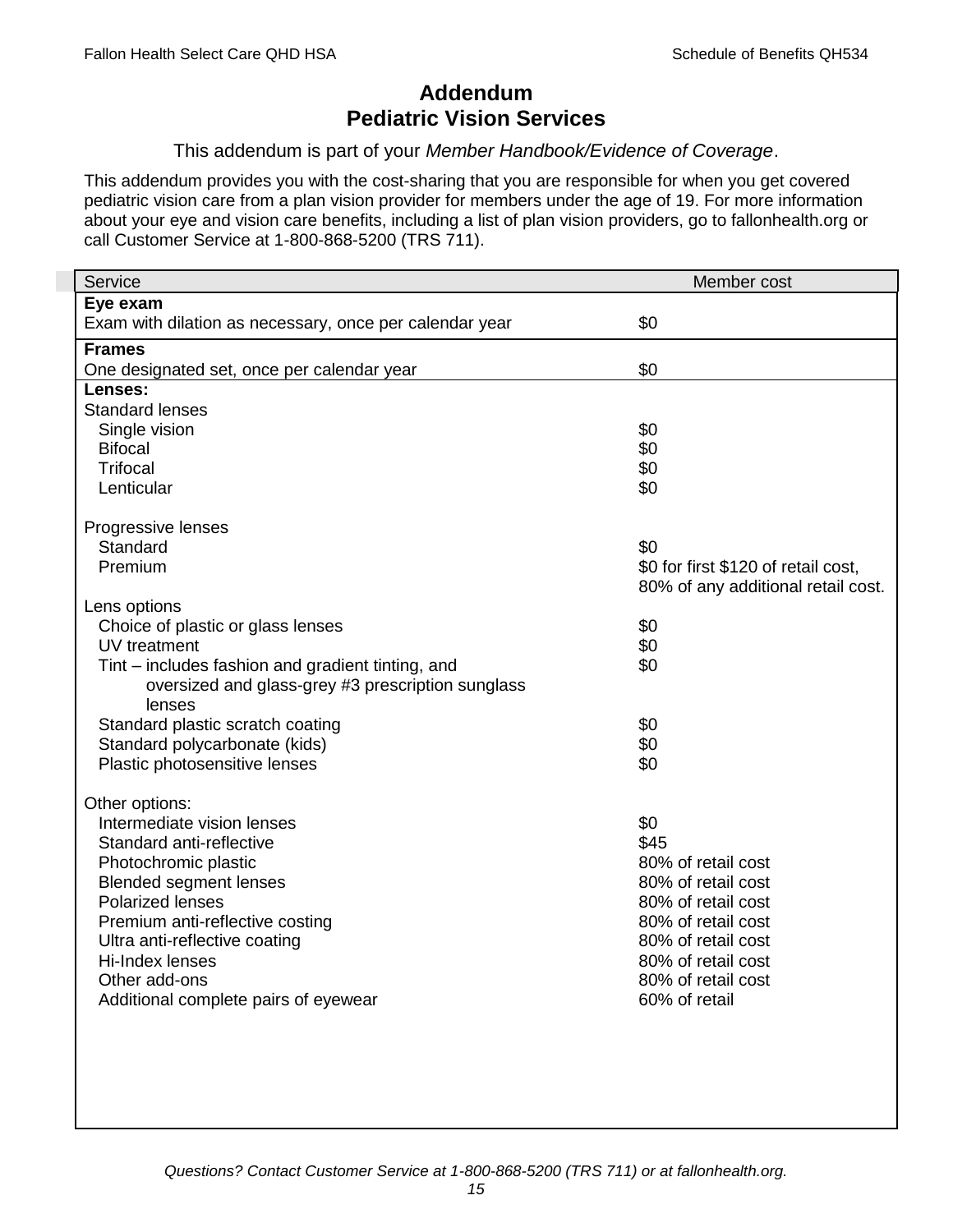| <b>Contact lenses</b><br>One pair of conventional contact lenses, in place of<br>eyeglass lenses                                                                                                                                                                                                                                  | \$0 for first \$150 of retail cost,<br>75% of any additional retail cost. |
|-----------------------------------------------------------------------------------------------------------------------------------------------------------------------------------------------------------------------------------------------------------------------------------------------------------------------------------|---------------------------------------------------------------------------|
| In place of a pair of conventional contact lenses, the<br>member may elect either of the following options:<br>Up to a 6 month supply of monthly or two-week<br>$\bullet$<br>single vision spherical or toric contact lenses<br>Up to a 3 month supply of daily disposable single<br>$\bullet$<br>vision spherical contact lenses |                                                                           |
| Standard contact lens fit and follow-up                                                                                                                                                                                                                                                                                           | Up to $$55$<br>10% discount from retail price                             |
| Premium contact lens fit and follow-up                                                                                                                                                                                                                                                                                            | 85% of retail cost                                                        |
| Additional conventional contact lenses                                                                                                                                                                                                                                                                                            | \$0                                                                       |
| Medically necessary contact lenses, in place of other<br>eyewear                                                                                                                                                                                                                                                                  |                                                                           |
| Low vision services                                                                                                                                                                                                                                                                                                               | \$0                                                                       |
| •One comprehensive low vision evaluation, once<br>every five years, when medically necessary                                                                                                                                                                                                                                      | \$0                                                                       |
| • Follow-up care, four visits in any five year period,<br>when medically necessary<br>.Low vision aids, such as high-power spectacles,<br>magnifiers, and telescopes, once every 24<br>months, when medically necessary                                                                                                           | 25% of retail cost                                                        |
| Additional discounts on vision items are available; see<br>a plan provider or contact the plan for details.                                                                                                                                                                                                                       |                                                                           |

### **Related exclusions**

- 1. Orthoptic or vision training, subnormal vision aids and any associated supplemental testing; Aniseikonic lenses.
- 2. Medical and/or surgical treatment of the eye, eyes or supporting structures.
- 3. Any eye or vision examination, or any corrective eyewear required by a policyholder as a condition of employment; Safety eyewear.
- 4. Services provided as a result of any Workers' Compensation law, or similar legislation, or required by any governmental agency or program whether federal, state or subdivisions thereof.
- 5. Non-prescription lenses and/or contact lenses.
- 6. Non-prescription sunglasses.
- 7. Two pair of glasses in lieu of bifocals.
- 8. Services rendered after the date an insured person ceases to be covered under the policy, except when vision materials ordered before coverage ended are delivered, and the services rendered to the insured person are within 31 days from the date of such order.
- 9. Services or materials provided by any other group benefit plan providing vision care.
- 10. Lost or broken lenses, frames, glasses, or contact lenses will not be replaced except in the next benefit period when vision materials would become available.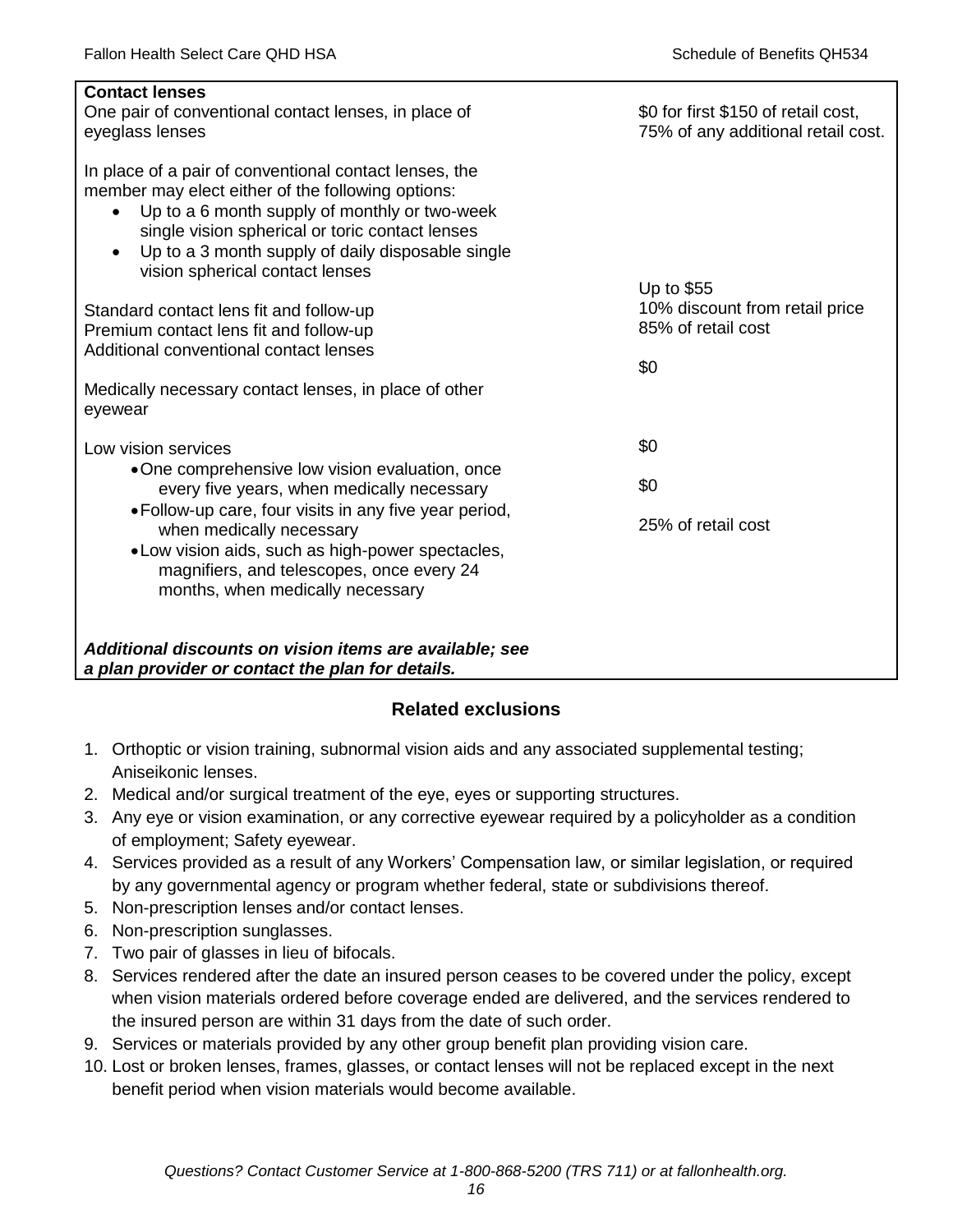# Notice of nondiscrimination

Fallon Health complies with applicable Federal civil rights laws and does not discriminate on the basis of race, color, national origin, age, disability or sex. Fallon does not exclude people or treat them differently because of race, color, national origin, age, disability or sex.

Fallon Health:

- Provides free aids and services to people with disabilities to communicate effectively with us, such as:
	- o Qualified sign language interpreters
	- $\circ$  Written information in other formats (large print, audio, accessible electronic formats, other formats)
- Provides free language services to people whose primary language is not English, such as:
	- o Qualified interpreters
	- o Information written in other languages

If you need these services, contact Customer Service at the phone number on the back of your member ID card, or by email at cs@fallonhealth.org.

If you believe that Fallon Health has failed to provide these services or discriminated in another way on the basis of race, color, national origin, age, disability or sex, you can file a grievance with:

Compliance Director Fallon Health 10 Chestnut St. Worcester, MA 01608

Phone: 1-508-368-9988 (TRS 711) Email: compliance@fallonhealth.org

You can file a grievance in person or by mail, fax or email. If you need help filing a grievance, the Compliance Director is available to help you.

You can also file a civil rights complaint with the U.S. Department of Health and Human Services, Office for Civil Rights, electronically through the Office for Civil Rights Complaint Portal, available at https://ocrportal.hhs.gov/ocr/portal/lobby.jsf, or by mail or phone at:

U.S. Department of Health and Human Services 200 Independence Avenue SW., Room 509F, HHH Building Washington, D.C., 20201

Phone: 1-800-368-1019 (TDD: 1-800-537-7697)

Complaint forms are available at http://www.hhs.gov/ocr/office/file/index.html.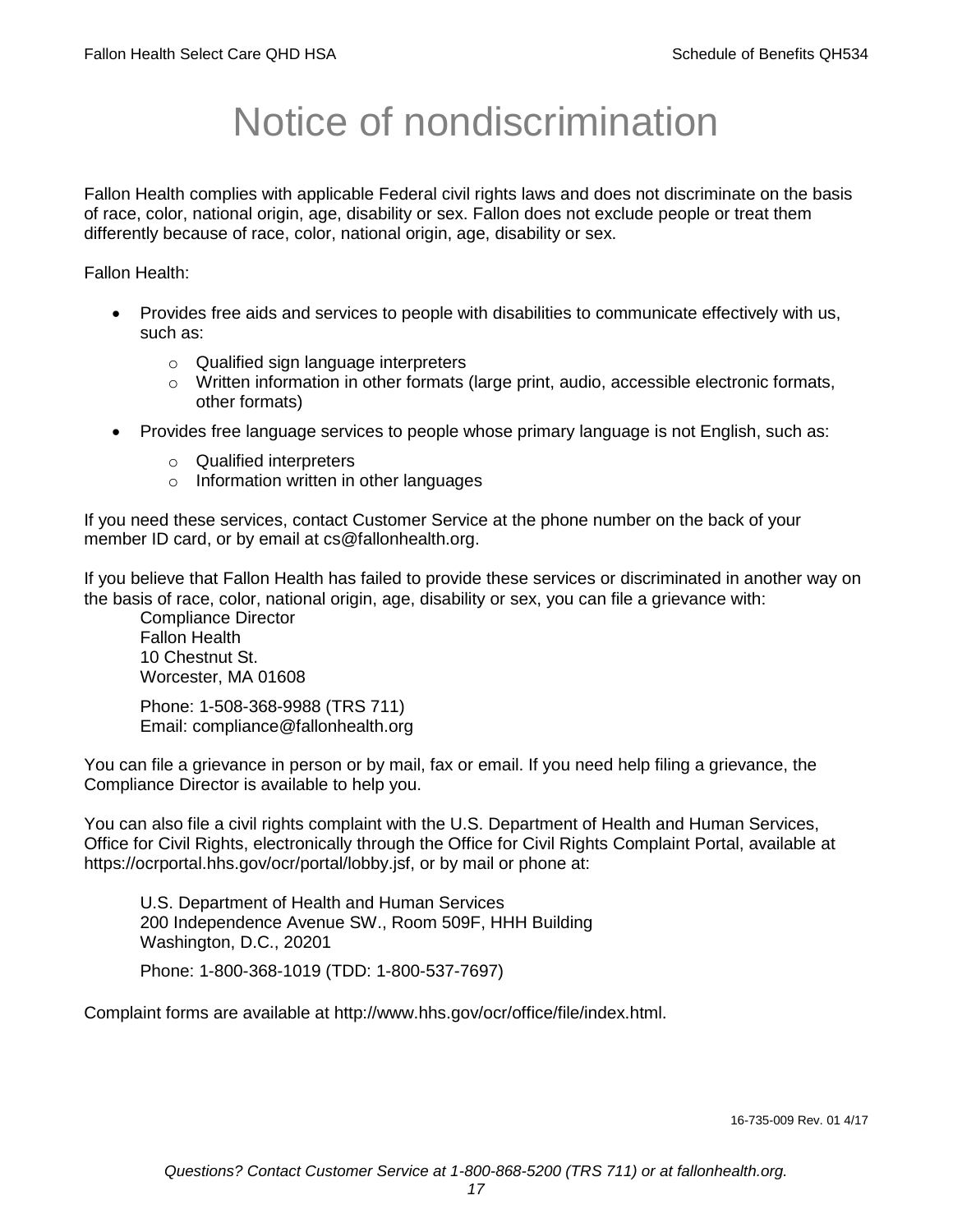# Important!

If you, or someone you're helping, has questions about Fallon Health, you have the right to get help and information in your language at no cost. To talk to an interpreter, call 1-800-868-5200.

### **Spanish:**

Si usted, o alguien a quien usted está ayudando, tiene preguntas acerca de Fallon Health, tiene derecho a obtener ayuda e información en su idioma sin costo alguno. Para hablar con un intérprete, llame al 1-800-868-5200.

### **Portuguese:**

Se você, ou alguém a quem você está ajudando, tem perguntas sobre o Fallon Health, você tem o direito de obter ajuda e informação em seu idioma e sem custos. Para falar com um intérprete, ligue para 1-800-868-5200.

### **Chinese:**

如果您,或是您正在協助的對象,有關於[插入項目的名稱 Fallon Health 方面的問題,您有權利免費以您的母語得到幫助和訊息。洽詢一位翻譯員,請撥電話 [在此插入數字 1- 800-868-5200.

### **Haitian Creole:**

Si oumenm oswa yon moun w ap ede gen kesyon konsènan Fallon Health, se dwa w pou resevwa asistans ak enfòmasyon nan lang ou pale a, san ou pa gen pou peye pou sa. Pou pale avèk yon entèprèt, rele nan 1-800-868-5200.

### **Vietnamese:**

Nếu quý vị, hay người mà quý vị đang giúp đỡ, có câu hỏi về Fallon Health, quý vị sẽ có quyền được giúp và có thêm thông tin bằng ngôn ngữ của mình miễn phí. Để nói chuyện với một thông dịch viên, xin gọi 1-800-868-5200.

### **Russian:**

Если у вас или лица, которому вы помогаете, имеются вопросы по поводу Fallon Health, то вы имеете право на бесплатное получение помощи и информации на вашем языке. Для разговора с переводчиком позвоните по телефону 1-800-868-5200.

### **Arabic:**

إن كان لديك أو لدى شخص تساعده أسئلة بخصوص Health Fallon، فلديك الحق في الحصول على المساعدة والمعلومات الضرورية بلغتك من دون اية تكلفة .للتحدث مع مترجم اتصل ب .1-800-868-5200

### **Khmer/Cambodian:**

ប្រសិនបរើអ្នក ឬនរណាម្ននក់ដែលអ្នកកំពុងដែដួយ ម្ននសំណួរអ្៎ពី Fallon Health បេ, អ្នកម្ននសិេធិេេួលជំនួយនិងព័ែ៌ម្នន បៅកនុងភាសា ររស់អ្នក រោយម្ិនអ្ស់រ្ំ ក់ ។ ដររំម្ រនី ិយាយជាម្ួយអ្នក កែប្រ សូ ម្ 1-800-868-5200 ។

*Questions? Contact Customer Service at 1-800-868-5200 (TRS 711) or at fallonhealth.org.*